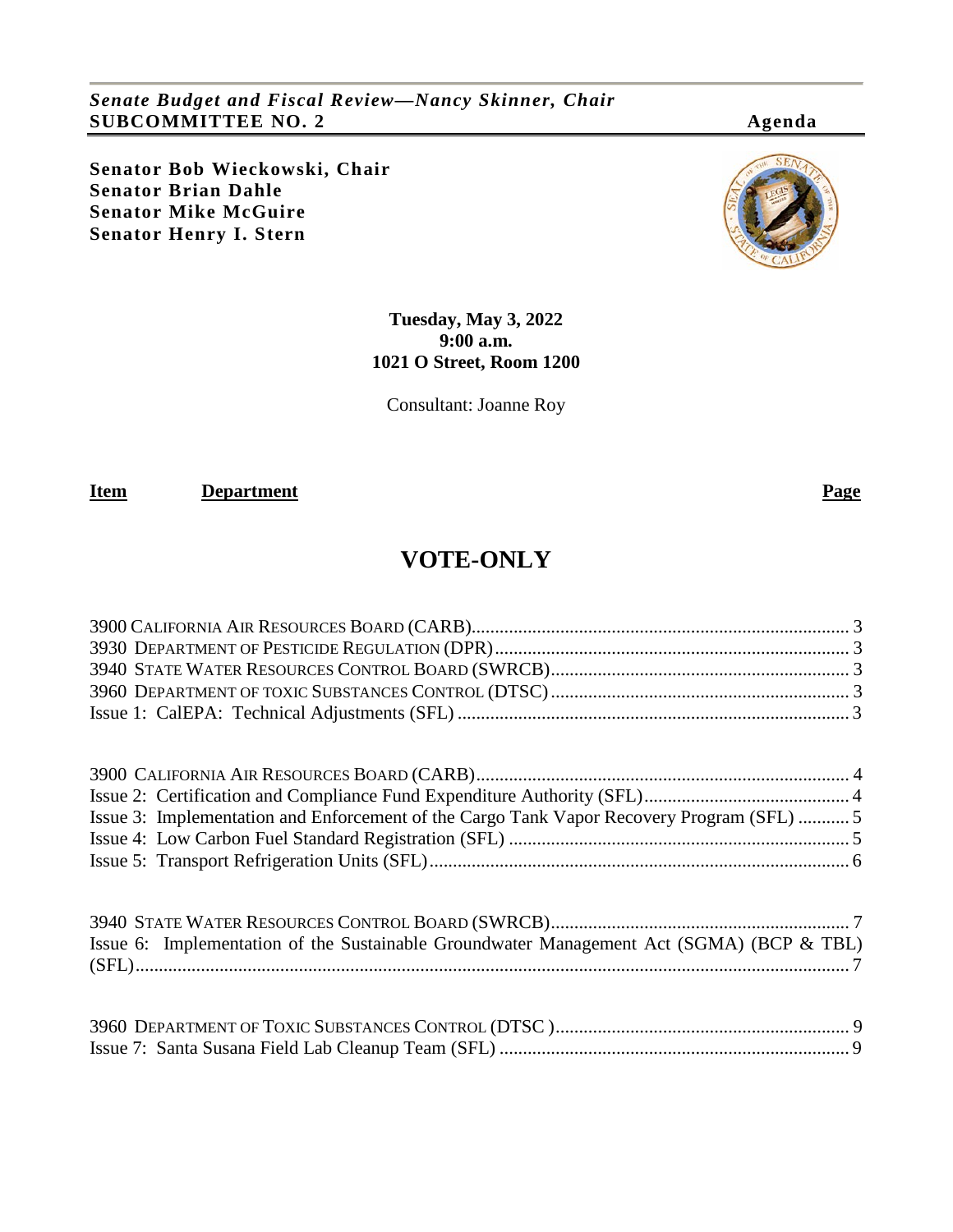# **DISCUSSION**

| 3970 DEPARTMENT OF RESOURCES RESOURCES AND RECOVERY (CALRECYCLE)  12                                                                                                                                                                                                                                                                                                                                                         |  |  |  |  |  |  |
|------------------------------------------------------------------------------------------------------------------------------------------------------------------------------------------------------------------------------------------------------------------------------------------------------------------------------------------------------------------------------------------------------------------------------|--|--|--|--|--|--|
| $\mathbf{r} = \mathbf{r} + \mathbf{r} + \mathbf{r} + \mathbf{r} + \mathbf{r} + \mathbf{r} + \mathbf{r} + \mathbf{r} + \mathbf{r} + \mathbf{r} + \mathbf{r} + \mathbf{r} + \mathbf{r} + \mathbf{r} + \mathbf{r} + \mathbf{r} + \mathbf{r} + \mathbf{r} + \mathbf{r} + \mathbf{r} + \mathbf{r} + \mathbf{r} + \mathbf{r} + \mathbf{r} + \mathbf{r} + \mathbf{r} + \mathbf{r} + \mathbf{r} + \mathbf{r} + \mathbf{r} + \mathbf$ |  |  |  |  |  |  |

| Issue 9: Beverage Container Recycling: Strengthening the Circular Economy with Consumer Recycling |  |
|---------------------------------------------------------------------------------------------------|--|
|                                                                                                   |  |

*Pursuant to the Americans with Disabilities Act, individuals who, because of a disability, need special assistance to attend or participate in a Senate Committee hearing, or in connection with other Senate services, may request assistance at the Senate Rules Committee, 1020 N Street, Suite 255 or by calling (916) 651-1505. Requests should be made one week in advance whenever possible.*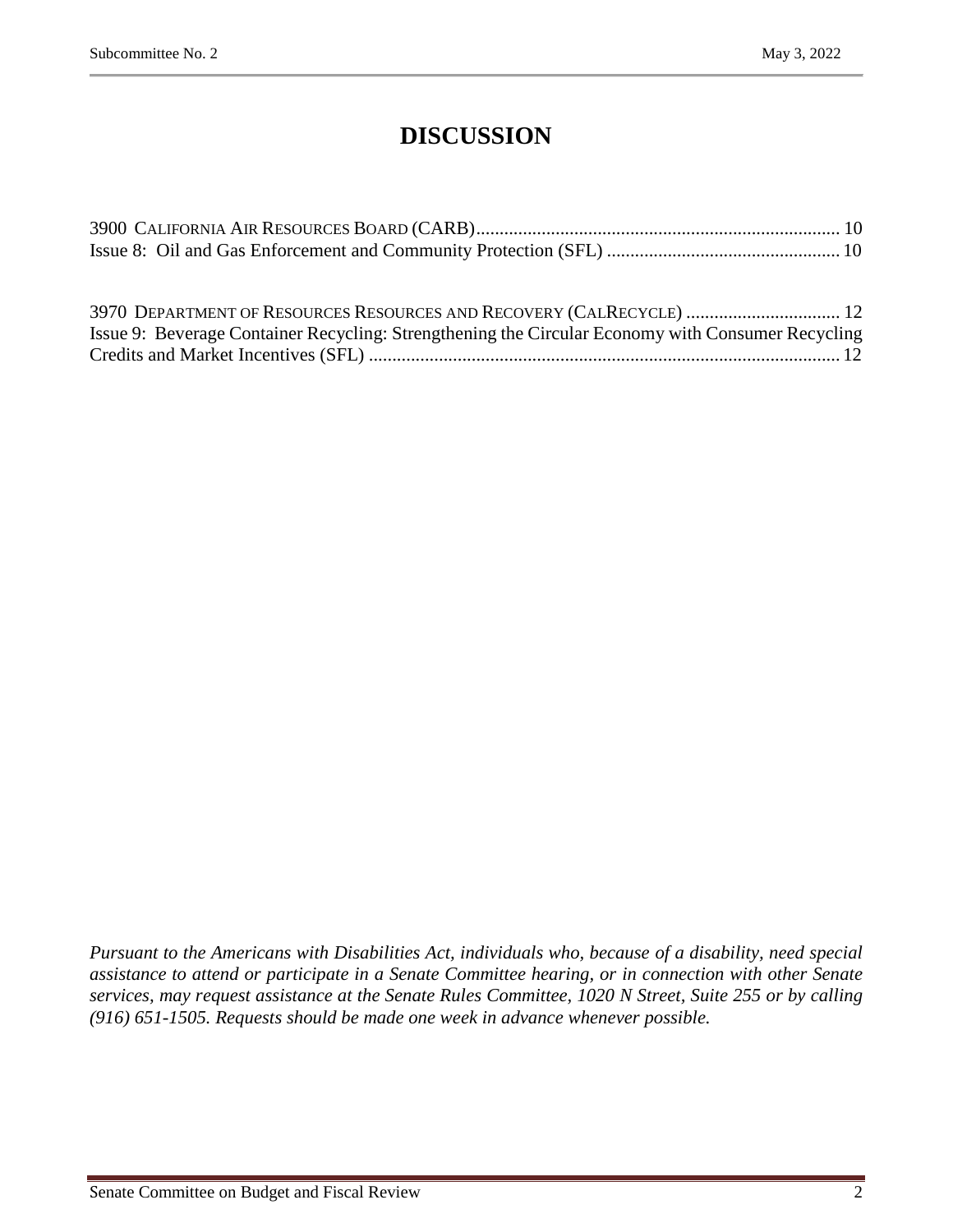# **VOTE-ONLY**

## <span id="page-2-2"></span><span id="page-2-1"></span><span id="page-2-0"></span>**3900 CALIFORNIA AIR RESOURCES BOARD (CARB) 3930 DEPARTMENT OF PESTICIDE REGULATION (DPR) 3940 STATE WATER RESOURCES CONTROL BOARD (SWRCB) 3960 DEPARTMENT OF TOXIC SUBSTANCES CONTROL (DTSC)**

## <span id="page-2-4"></span><span id="page-2-3"></span>**Issue 1: CalEPA: Technical Adjustments (SFL)**

**Governor's Proposal.** A Spring Finance Letter (SFL) requests various reappropriations, technical, and baseline adjustments to continue implementation of previously programs, as follows:

*CARB: Community Air Protection Staffing from Air Pollution Control Fund (APCF) (SB 170)*. It is requested that Item 3900-001-0115 (APCF) be increased by \$4.165 million ongoing to provide funding authorized by SB 170 (Skinner), Chapter 240, Statutes of 2021, for AB 617 program operations. The Governor's budget inadvertently excluded this approved funding and the proposal will align funding levels that were previously approved.

*DPR: Reappropriation of Transition to Safer, Sustainable Pest Management Funds.* It is requested that specified unencumbered balances in the 2021 Budget Act be reappropriated with funding available for encumbrance or expenditure until June 30, 2023. This funding supports activities to facilitate the state's transition to safer, sustainable pest management, including expansion of DPR's integrated pest management program and enhanced community engagement.

*SWRCB: Technical Adjustements.* It is requested that Item 3940-001-0890 be increased by \$28.58 million and Item 3940-001-6083 be decreased by \$580,000 ongoing to facilitate the receipt and disbursement of federal grants for the Overflow and Stormwater Grant program. It is also requested that Item 3940-491 be added to extend the liquidation period of specified provisions within Item 3940-101- 0001, Budget Act of 2018 until June 30, 2026.

*DTSC: Biomonitoring Program Reimbursement.* It is requested to increase reimbursement authority for the Toxic Substances Control Account by \$435,000 one-time to fund the Biomonitoring Program work activities per a reimbursement agreement with the Department of Public Health. This is a technical adjustment that is needed as a result of a new, two-year interagency agreement that will require DTSC to provide analytical and consulting support to the California Department of Public Health consistent with the mission of the department's existing Biomonitoring California program.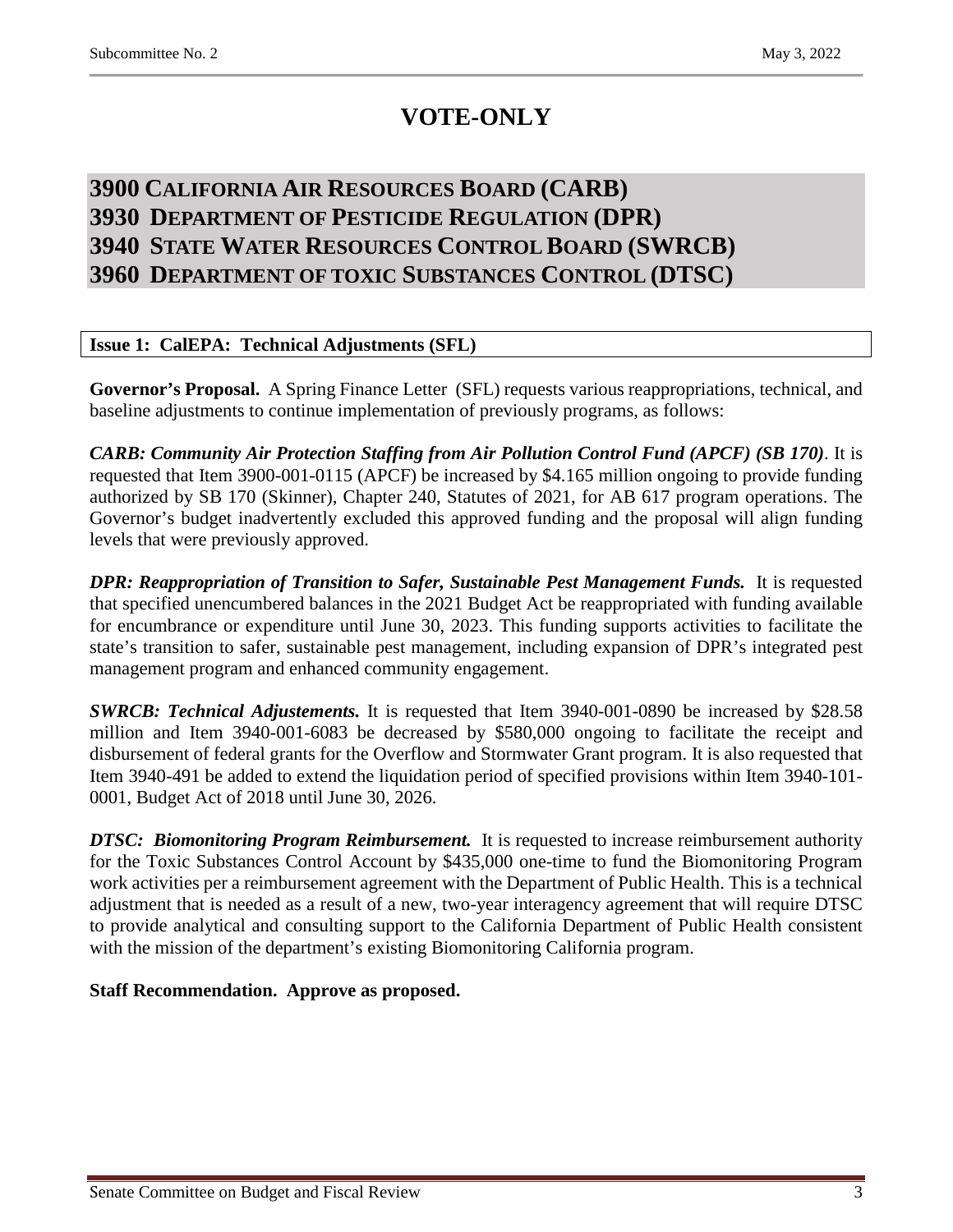## <span id="page-3-0"></span>**3900 CALIFORNIA AIR RESOURCES BOARD (CARB)**

## <span id="page-3-1"></span>**Issue 2: Certification and Compliance Fund Expenditure Authority (SFL)**

**Governor's Proposal.** An SFL requests to shift existing positions and authority to the Certification and Compliance Fund (CCF). This request shifts existing positions in various Divisions starting in 2022-23.

**Background.** Since the 1990 adoption of Health and Safety Code (HSC) Section 43019 to assess a fee for the certification of on-road motor vehicles and engines (generally cars, trucks, and motorcycles), emission standards and certification requirements have expanded to include the numerous categories of off-road vehicles and engines used in the state. CARB currently issues over 3,700 approvals, also known as executive orders (EOs) annually, which allow manufacturers to sell their products in this state. This is approaching a tenfold increase from the 430 EOs issued by CARB in 1990. CARB now issues approvals for all types of vehicles and engines, including automobiles and heavy-duty trucks, as well as large off-road equipment and small lawn and garden engines, evaporative systems, and aftermarket components that are used in automobiles, trucks, and off-road engines. Each product is certified by CARB according to the regulations and test procedures based on the product's specific equipment classification or operating category.

The amount of fees collected per year, which was capped in HSC Section 43019 at \$4.5 million for 1989- 90 but was allowed to increase annually with California Consumer Price Index (CPI), is currently capped at roughly \$10 million a year. The fees are deposited in the APCF to implement CARB's Mobile Source Certification and Compliance (MSCC) programs.

In 2018 and 2019, legislation required CARB to develop new fee schedules to cover the reasonable costs of the MSCC programs to ensure engines and vehicles meet emission control requirements. These emission control requirements are applicable to all types of mobile source vehicles and engines, including automobiles and heavy-duty trucks, as well as large off-road equipment and small lawn and garden engines, evaporative systems, and aftermarket components that are used in automobiles, trucks, and off-road engines.

A new fund, the Certification and Compliance Fund (CCF), was established for the deposit of existing and new mobile sources fees. These fees are designed and intended to directly support the MSCC programs. In April 2021, CARB adopted regulations to establish fees to be assessed at the time of application for certification of 35 different mobile source categories, replacing the existing fee structure. These fees, approved by the Office of Administrative Law on January 18, 2022, will be assessed beginning April 1, 2022, and will be deposited into the CCF to support the MSCC Program.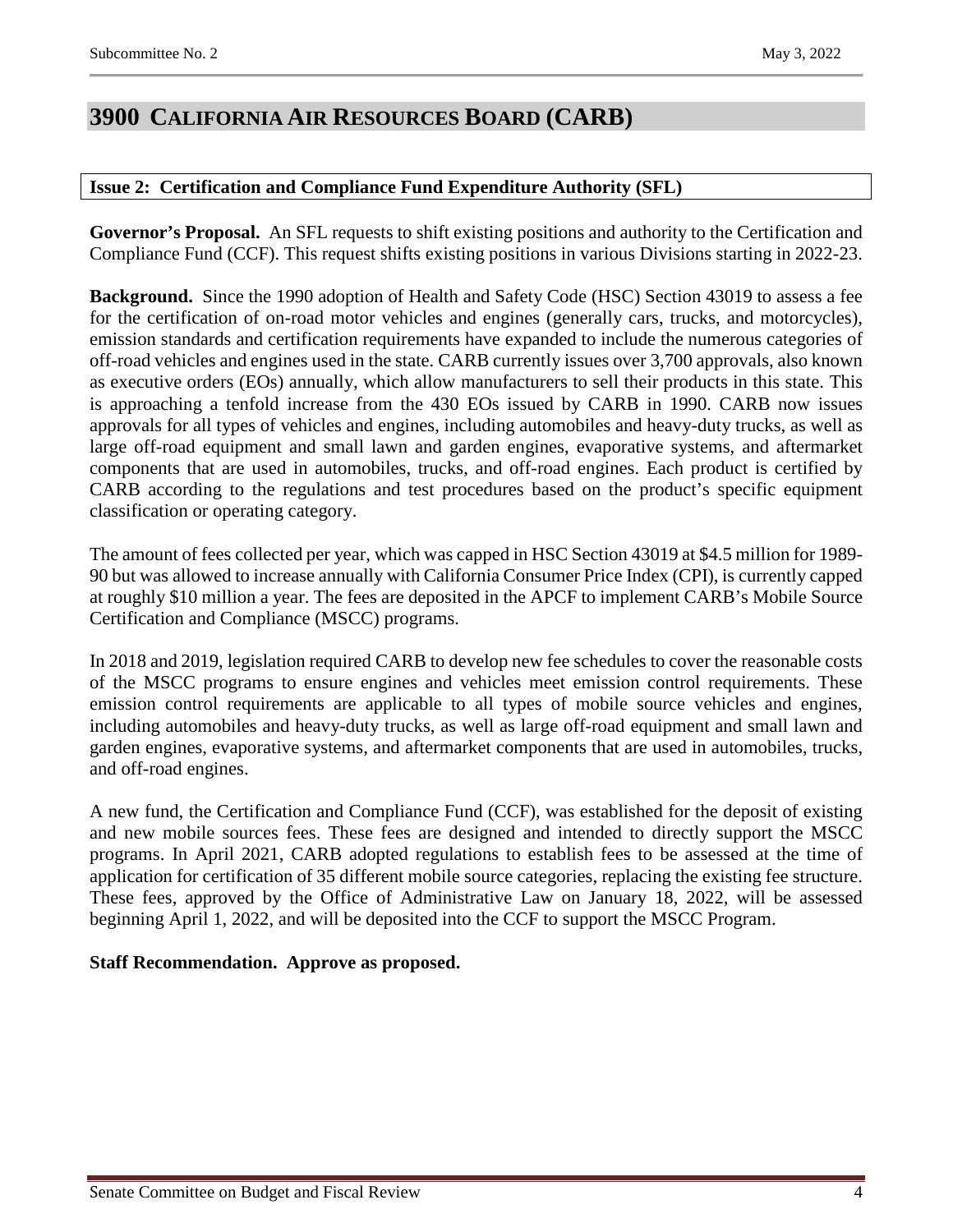## <span id="page-4-0"></span>**Issue 3: Implementation and Enforcement of the Cargo Tank Vapor Recovery Program (SFL)**

**Governor's Proposal.** An SFL requests one-time authority to spend \$1.225 million for 2022-23 on enforcement equipment and IT system development to be funded by Cargo Tank Certification Fees that are currently collected and deposited into APCF for the Cargo Tank Vapor Recovery Program (CTVRP) and \$196,000 in annual indirect costs as agreed upon by the Department of Finance and the US Environmental Protection Agency under Code of Federal Regulations, Title 2, Part 200, effective 2022- 23. Additionally, CARB requests \$524,000 for three permanent ongoing positions.

CARB also requests an annual ongoing amount of \$350,000 for enforcement equipment and information technology maintenance costs effective 2023-24. These resources are intended to enable CARB to meet the requirements set forth in Health and Safety Code (HSC) Section 41962, ensuring compliance of the Certification of Vapor Recovery Systems on Cargo Tanks Regulation (California Code of Regulations, Title 17, Section 94014) and keeping the program revenue neutral.

**Background.** Cargo tanks transfer gasoline from bulk terminals to gasoline stations. The CTVRP imposes technology requirements to minimize vapor emissions from these tanks and requires tank operators to have specialized control equipment, and through annual testing demonstrate that the control equipment is operational. The CTVRP requires any cargo tank operating in California to be certified annually for vapor tightness. The CTVRP oversees the certification process that requires the submittal of a 48-hour test notification to CARB, completion of the annual test procedures, the submittal of passing test results, and the submittal of a completed certification application with a certification fee. In addition, CARB assures such systems are operated in compliance with CARB standards and procedures adopted by the Board pursuant to HSC section 41962. The vapor recovery system needs to be tested annually to ensure all components are functioning properly to prevent excess Volatile Organic Compound (VOC), and Toxic Air Contaminant (TAC) emissions from venting to the atmosphere during the loading or unloading of gasoline. CARB certifies approximately 6,000 cargo tanks each year and is responsible for enforcing compliance of the Program's requirements.

### **Staff Recommendation. Approve as proposed.**

### <span id="page-4-1"></span>**Issue 4: Low Carbon Fuel Standard Registration (SFL)**

Governor's Proposal. An SFL requests a one-time incremental increase of \$5.5 million Cost of Implementation Fund phased-in over four years (through 2025-26), for technical and administrative services for coordinated implementation of the Low Carbon Fuel Standard (LCFS).

CARB will procure these services using applicable state contracting requirements. This request is intended to provide secure registration, reporting and credit exchange services for the LCFS among participating entities.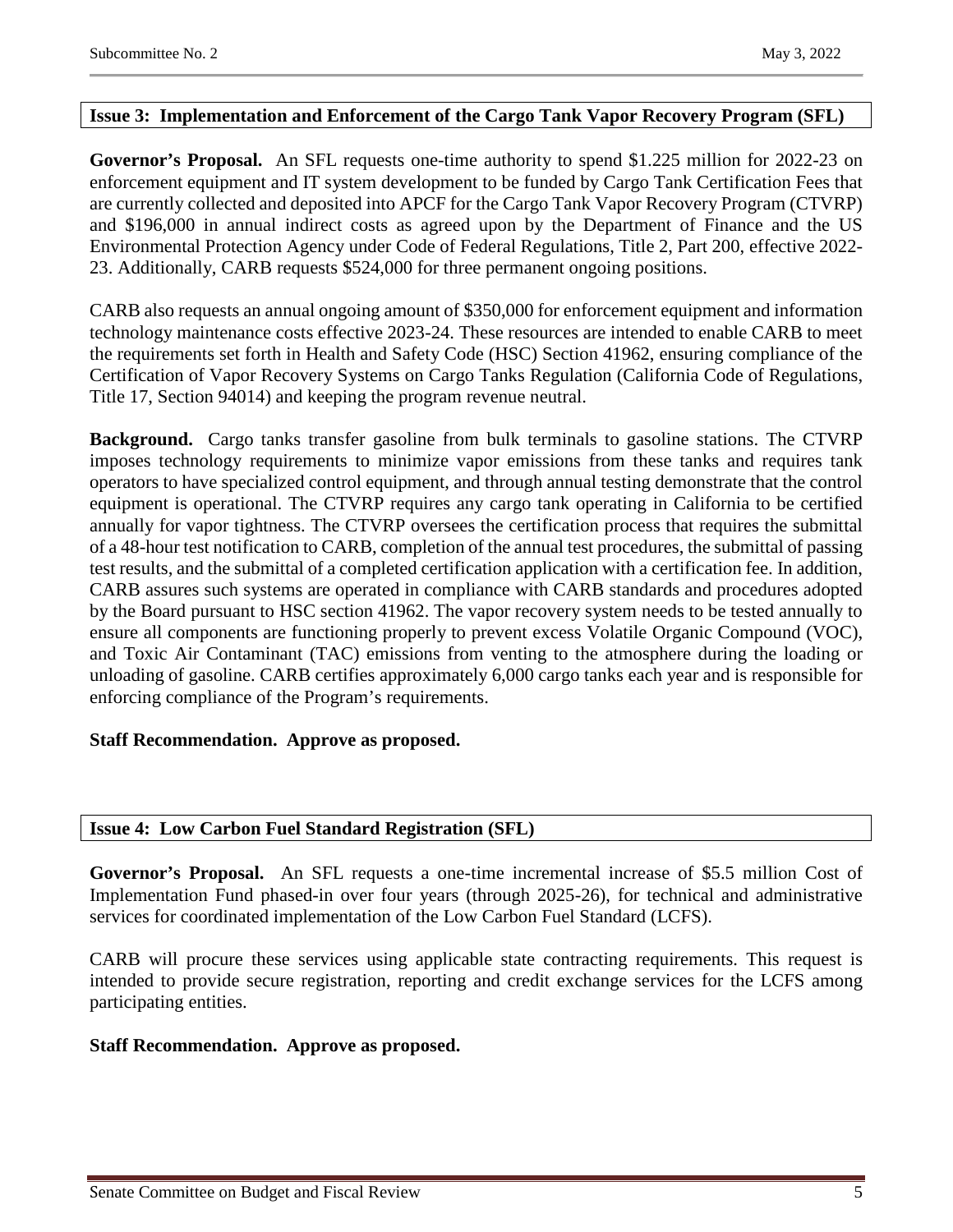## <span id="page-5-0"></span>**Issue 5: Transport Refrigeration Units (SFL)**

**Governor's Proposal.** An SFL requests \$596,000 Motor Vehicle Account (MVA) for six permanent positions in 2022-23, \$1.1 million MVA and \$1.1 million Certification and Compliance Fund (CCF) for 13 permanent positions in 2023-24, and \$2.75 million ongoing CCF for three permanent positions in 2024-25.

These resources would be used to implement and enforce the requirements of the proposed amendments to the "Airborne Toxic Control Measure for In-Use Diesel-Fueled Transport Refrigeration Units (TRU) and TRU Generator Sets, and Facilities Where TRUs Operate" (California Code of Regulations, Title 13, Section 2477) (Proposed Amendments) and support multiple state policies and plans directing CARB to achieve additional diesel emission reductions and to protect public health, particularly in disadvantaged communities. The Proposed Amendments introduce a new fee requirement, with new fees collected to be deposited into CCF. Beginning January 1, 2024, CCF would fully fund this proposal on an ongoing basis and temporary funding from MVA would no longer be needed.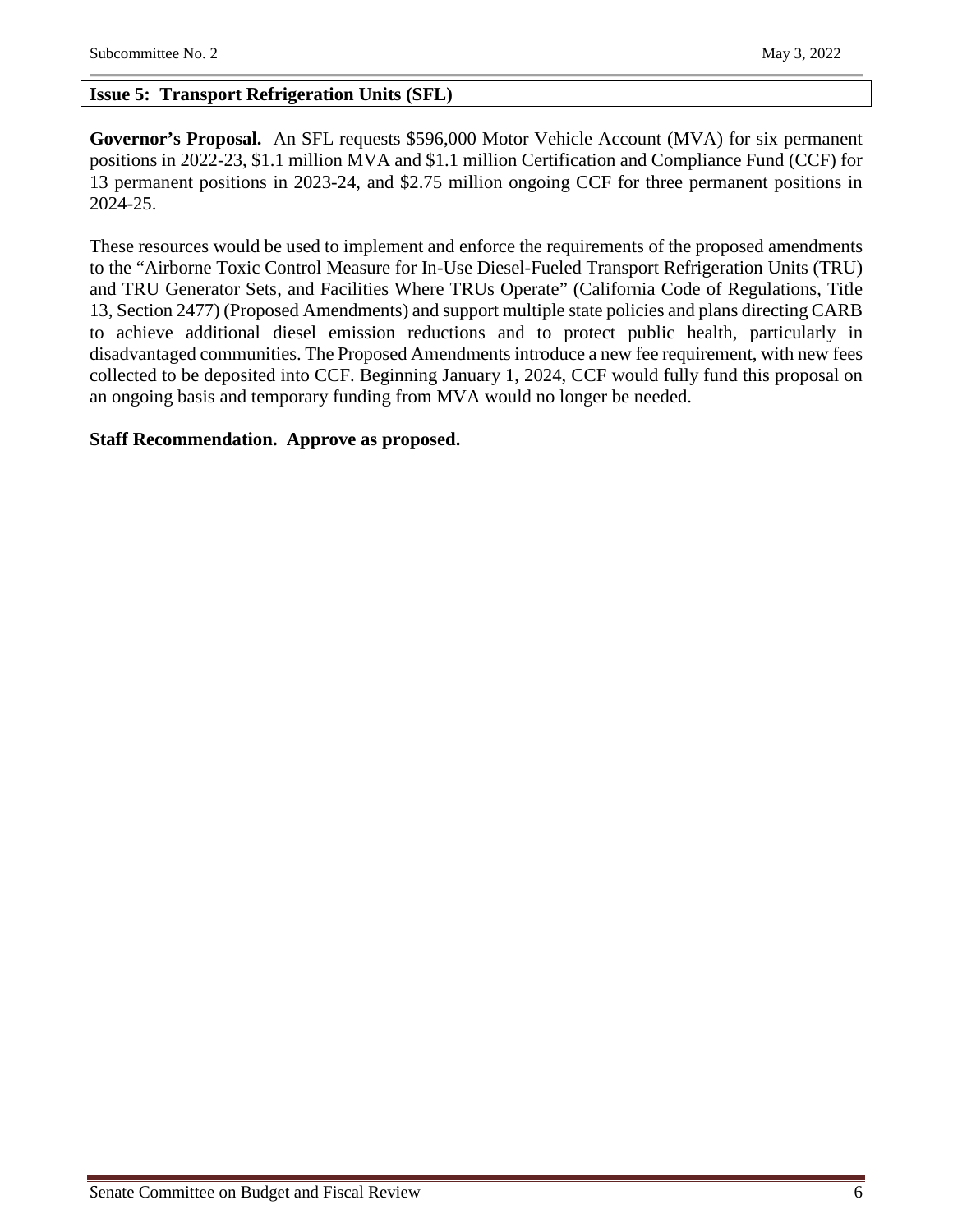## <span id="page-6-0"></span>**3940 STATE WATER RESOURCES CONTROL BOARD (SWRCB)**

## <span id="page-6-1"></span>**Issue 6: Implementation of the Sustainable Groundwater Management Act (SGMA) (BCP & TBL) (SFL)**

**Governor's Proposal.** An SFL requests \$1.657 million General Fund ongoing to support seven new permanent positions and one existing position to carry out critical, statutorily mandated oversight responsibilities under SGMA. This includes placing groundwater basins that have been found deficient into probationary status and managing them to protect drinking water users and other users.

The included proposed Budget trailer bill language (TBL) would exempt SWRCB's adoption and amendment of interim plans from the California Environmental Quality Act, as follows:

SECTION 1. Section 10736.2 of the Water Code is amended to read:

10736.2. (a) Except as provided in subdivision (b), Division 13 (commencing with Section 21000) of the Public Resources Code does not apply to any action or failure to act by the board under this chapter, other than the adoption or amendment of an interim plan pursuant to Section  $10735.8$ . chapter.

(b) Notwithstanding subdivision (a), Division 13 (commencing with Section 21000) of the Public Resources Code applies to the construction activities of a physical solution of an interim plan, adopted pursuant to Section 10735.8, when those construction activities may have a significant effect on the environment.  $-0 -$ 

**Background.** *SGMA.* Established in 2014, the purpose of SGMA is to halt overdraft and bring groundwater basins into balanced levels of pumping and recharge. The long-term planning required by SGMA is intended to provide a buffer against drought and climate change and contribute to reliable water supplies regardless of weather patterns. SGMA requires local agencies to form groundwater sustainability agencies (GSAs) for the high and medium priority basins. GSAs develop and implement groundwater sustainability plans (GSPs) to avoid undesirable results and mitigate overdraft within 20 years of implementing their plans.

*SGMA: State Oversight (Department of Water Resources (DWR) and SWRCB).* DWR serves two roles to support local SGMA implementation: (1) regulatory oversight through evaluation and assessment of GSPs; (2) providing ongoing assistance to locals through the development of best management practices and guidance, planning assistance, technical assistance, and financial assistance.

DWR is required to assess each GSP within two years of its submittal and is required to classify the GSP as approved, incomplete, or inadequate. After its initial reviews, DWR will review annual reports and conduct five-year reviews of GSPs. Some GSPs are tens of thousands of pages long and can only be evaluated in the context of complex information sets.

SWRCB must also review GSPs. Specifically, SGMA allows SWRCB to intervene where GSAs are unable or unwilling to sustainably manage groundwater. The lack of GSAs, insufficient coordination among GSAs in a basin, inadequate GSPs, or inadequate implementation of GSPs can each trigger SWRCB's intervention authority.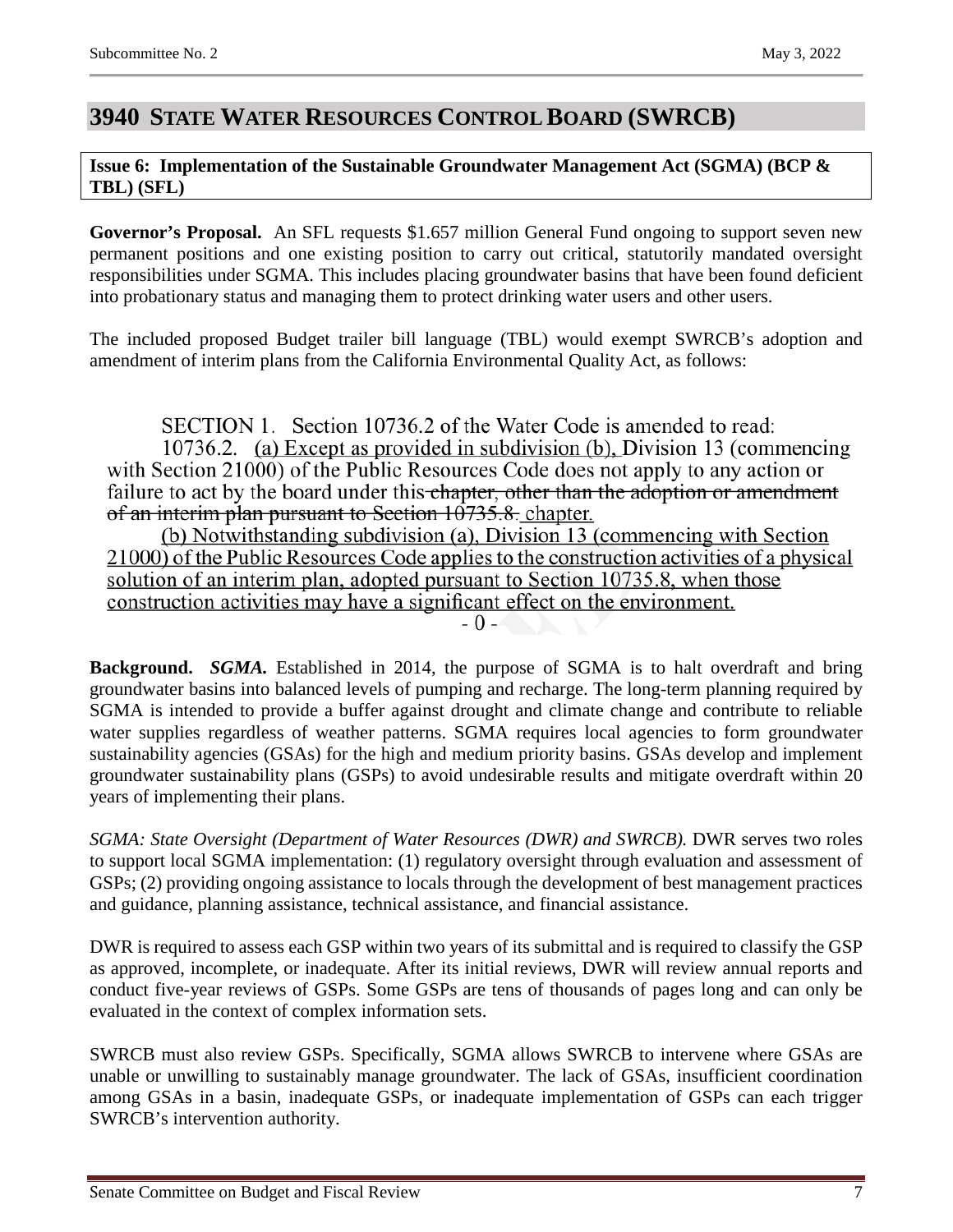*Phases of State intervention.* State intervention has two phases: (1) probation; (2) interim plan. If GSAs do not adequately resolve deficiencies in their GSPs in 180 days, SWRCB may begin the process to put basins in probation.

In the first phase, "probation," SWRCB collects data and fees from pumpers while GSAs work on addressing deficiencies in their GSPs. These data will be critical for the second phase of State intervention and will also be helpful for the GSAs as they correct their GSPs: many GSAs have been relying on rough, generalized estimates of groundwater extraction rather than getting information directly from extractors. More precise water budgets will help GSAs understand what actions they will need to take to achieve sustainability.

If the GSPs are still deficient after some period of time, SWRCB may develop an "interim plan" and move on to the second phase: active management of pumpers in the basin. In this second phase, SWRCB will likely require pumping cutbacks, among other potential actions, to correct overdraft.

**Staff Comments.** *Senate Survey on State Agency CEQA Compliance and Litigation.* In 2017, the Senate Committee on Environmental Quality conducted a survey of state agencies regarding CEQA in order to gain a better understanding of CEQA compliance and litigation. The survey covered a period of five years, fiscal years 2011-12 to 2015-16. In regards to projects of which SWRCB was designated the lead agency, SWRCB reported the following number of projects that were subject to CEQA and the type of environmental review conducted:

| <b>Type of CEQA Review</b> | # of Projects |
|----------------------------|---------------|
|                            |               |
| Categorical Exemption      | 315           |
| <b>Statutory Exemption</b> | 109           |
| ND/Mitigated ND            | 54            |
| EIR                        | $\mathcal{R}$ |
| <b>TOTAL Projects:</b>     |               |

SWRCB reported that 12 CEQA cases were filed during this time period — This was equal to two percent of SWRCB projects subject to CEQA, which is consistent with other CEQA studies documenting CEQA litigation in a variety of sectors.

*BCP Alternative 3*. This budget change proposal (BCP) offers four feasible alternatives for consideration. Alternative 3 does the following:

Allocate resources from the General Fund to fund eight positions (seven new and one existing position) for three fiscal years in some cases and permanently in other cases. Rather than include the proposed language in the Budget Trailer Bill, allocate \$6 million from the General Fund for a contract for CEQA compliance. Consider shifting costs to SGMA fee revenues through a subsequent budget change proposal, as appropriate.

In order to allow SWRCB to perform its SGMA duties and comply with CEQA, staff recommends approving Alternative 3 in lieu of the original request.

## **Staff Recommendation. Approve Alternative 3 as noted above.**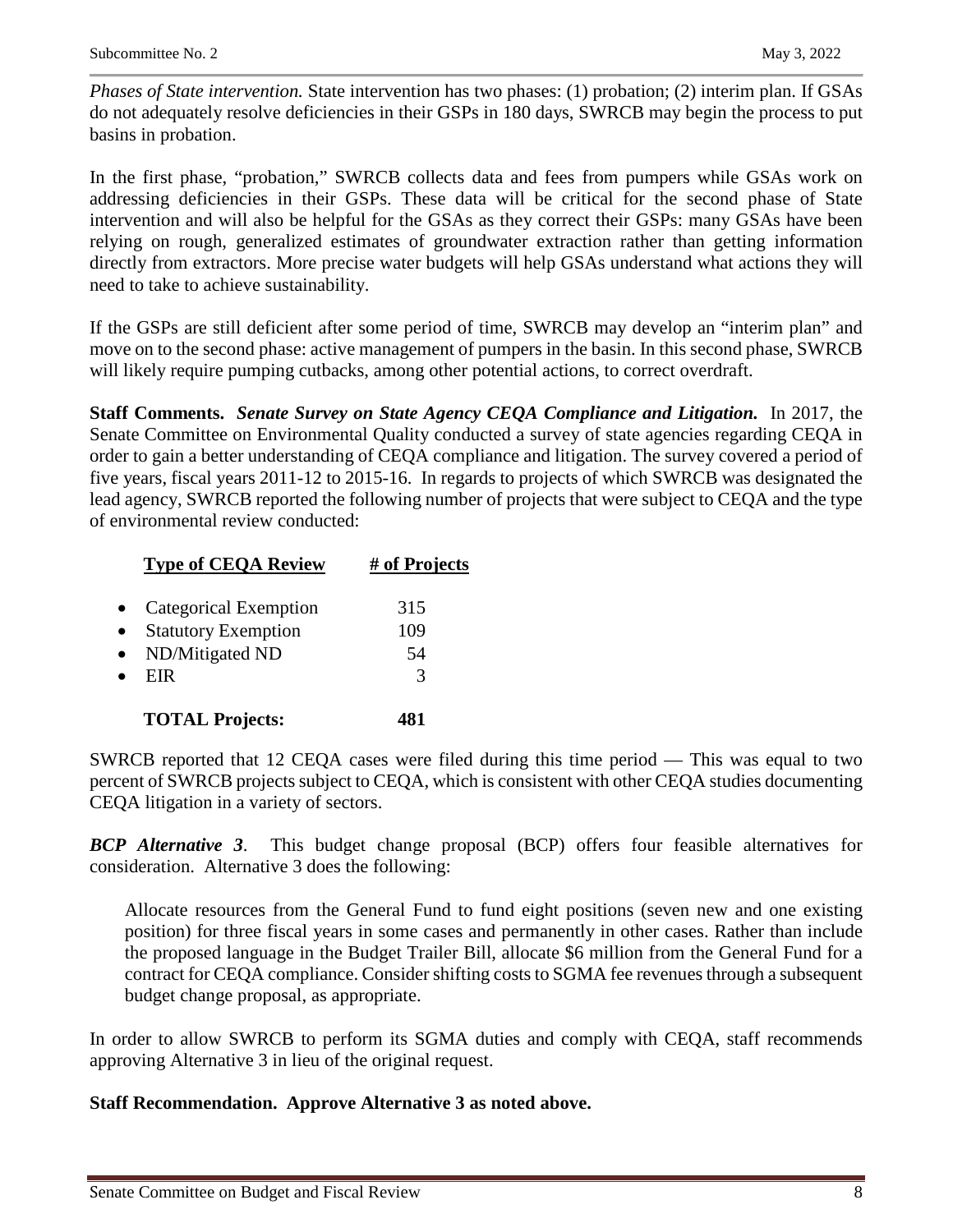## <span id="page-8-0"></span>**3960 DEPARTMENT OF TOXIC SUBSTANCES CONTROL (DTSC )**

## <span id="page-8-1"></span>**Issue 7: Santa Susana Field Lab Cleanup Team (SFL)**

**Governor's Proposal.** An SFL requests 14 permanent positions, \$2.1 million Hazardous Waste Control Account, and \$1 million Federal Trust Fund in 2022-23 and annually thereafter to establish and support the Santa Susana Field Laboratory (SSFL) Cleanup Implementation Team. The cost of the positions will be funded through cost recovery from three responsible parties for SSFL (i.e. the US Department of Energy (DOE), the National Aeronautics and Space Administration (NASA), and the Boeing Company (Boeing)).

**Background.** The SSFL is a former rocket engine testing and nuclear power research facility located on approximately 2,900-acres in the hills of Ventura County, California above Simi Valley. The SSFL is surrounded a number of communities, most located less than two miles away, including the city of Simi Valley located on the north, the residential community of Bell Canyon located directly south; and San Fernando Valley communities, including Canoga Park, West Hills, and Chatsworth, in the city of Los Angeles, located to the east of the SSFL.

Several tributary streams to the Los Angeles River have headwater watersheds on the SSFL site, including Bell Creek (which provides the majority of the site drainage from the SSFL site), Dayton Creek, and Meier Creek. Open space (i.e., land that is generally undeveloped and accessible to the public) associated with the Upper Las Virgenes Canyon Open Space Area and Cheeseboro/Palo Comado Canyons is located to the west of the SSFL.

The parties responsible for contamination at the SSFL site include three parties, the DOE, NASA, and Boeing. Two primary operational activities were conducted at SSFL. From the early 1950s to 1998, DOE and its predecessor agency, the Atomic Energy Commission, sponsored nuclear and non-nuclear energy research and development projects at the Energy Technology Engineering Center. From 1950 to 2006, testing and development of rocket engines and rocket engine components were conducted by Boeing and its predecessor, North American Aviation and Rockwell International, along with the US Air Force and NASA. The majority of non-nuclear activities conducted at the SSFL included testing and development of rocket engines and rocket engine components. Additional activities conducted by Boeing and its predecessors included military anti-satellite lasers, munitions, and related technologies.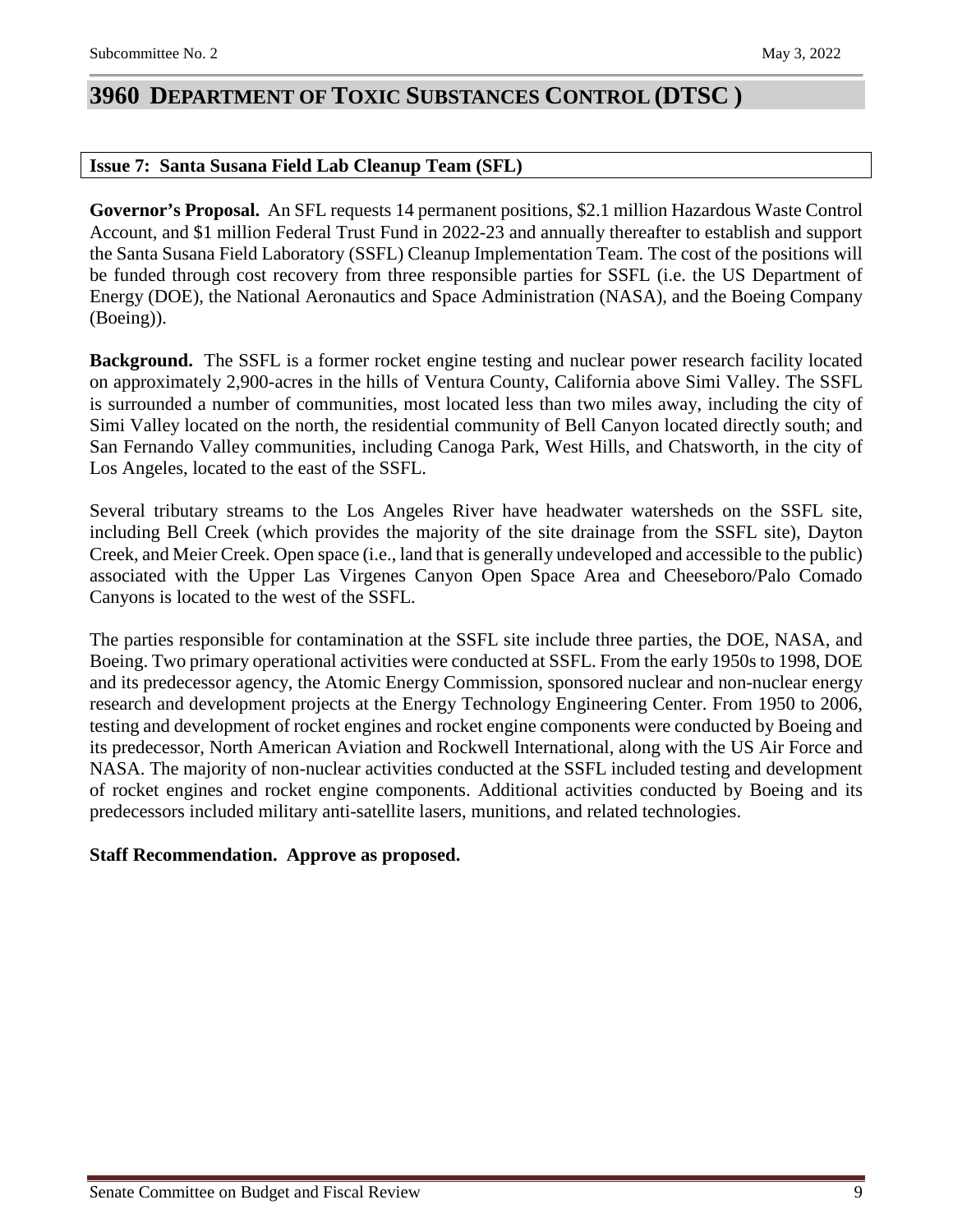# **DISCUSSION**

## <span id="page-9-0"></span>**3900 CALIFORNIA AIR RESOURCES BOARD (CARB)**

## <span id="page-9-1"></span>**Issue 8: Oil and Gas Enforcement and Community Protection (SFL)**

**Governor's Proposal.** An SFL requests \$677,000 ongoing from the Oil Gas and Geothermal Administrative Fund and three permanent positions. (This fund is supported by fees on oil and natural gas production.) Also, CARB requests \$685,000 APCF ongoing and three other permanent positions. This request includes \$10,000 in ongoing contract funds to form a new initiative focused on providing oversight to air districts on ensuring compliance to minimize emissions from the oil and gas industry. CARB states that the contract funds are intended to support health and safety training or staff working exclusively at oil and gas extraction facilities.

Three positions will focus exclusively on oil and gas extraction facilities in California. The other three staff will focus on oil and gas importation, refining, and distribution facilities.

Through the initiative, staff will inspect oil and gas facilities for compliance with regulatory requirements, and coordinate with state and local agencies to assess if the level of emissions control at facilities can be strengthened to protect public health. While inspections and reviews will continue indefinitely to provide a permanent state air quality presence at these facilities, staff in consultation with relevant regulatory agencies will produce a summary report detailing compliance status, recommendations for programmatic improvement, and opportunities for additional emission reductions.

This work is intended to help protect disadvantaged communities by supporting compliance with federal air quality attainment standards and California's greenhouse gas goals for this sector and more broadly.

**Background.** Recent academic studies indicate emissions from oil and gas facilities may be underestimated. These studies are echoed by community complaints regarding emissions, odors, and health. These facilities are in disadvantaged communities such as Wilmington and Carson in south Los Angeles, Richmond, Benicia, and Crockett in the Bay Area, and Shafter, Arvin, and other communities in the San Joaquin Valley. These communities want emissions controlled and minimized, to better understand the nature of emissions, and greater transparency on both regulatory programs and facility operations. Emission reductions are also critical for attaining federal ambient air quality standards and the state's GHG targets.

The oil and gas industry is complex and often also have multi-media impacts. CARB staff regularly work with staff in the Department of Toxics Substances Control, water boards, and the Geologic Energy Management Division of the Department of Conservation (CalGEM).

The oil and gas industry in California is comprised of oil and gas production, import/export activities, distribution, refining, and retail sales in California. These facilities and operations are regulated through state and local requirements, including CARB's Oil and Gas Rule, and local air district regulatory requirements.

Many parts of the industry are near low income and disadvantaged communities. Community members raise concerns to CARB and local air districts, through existing complaint processes and through AB 617 Community Steering Committees regarding odors, excess emissions, health impacts, flaring, and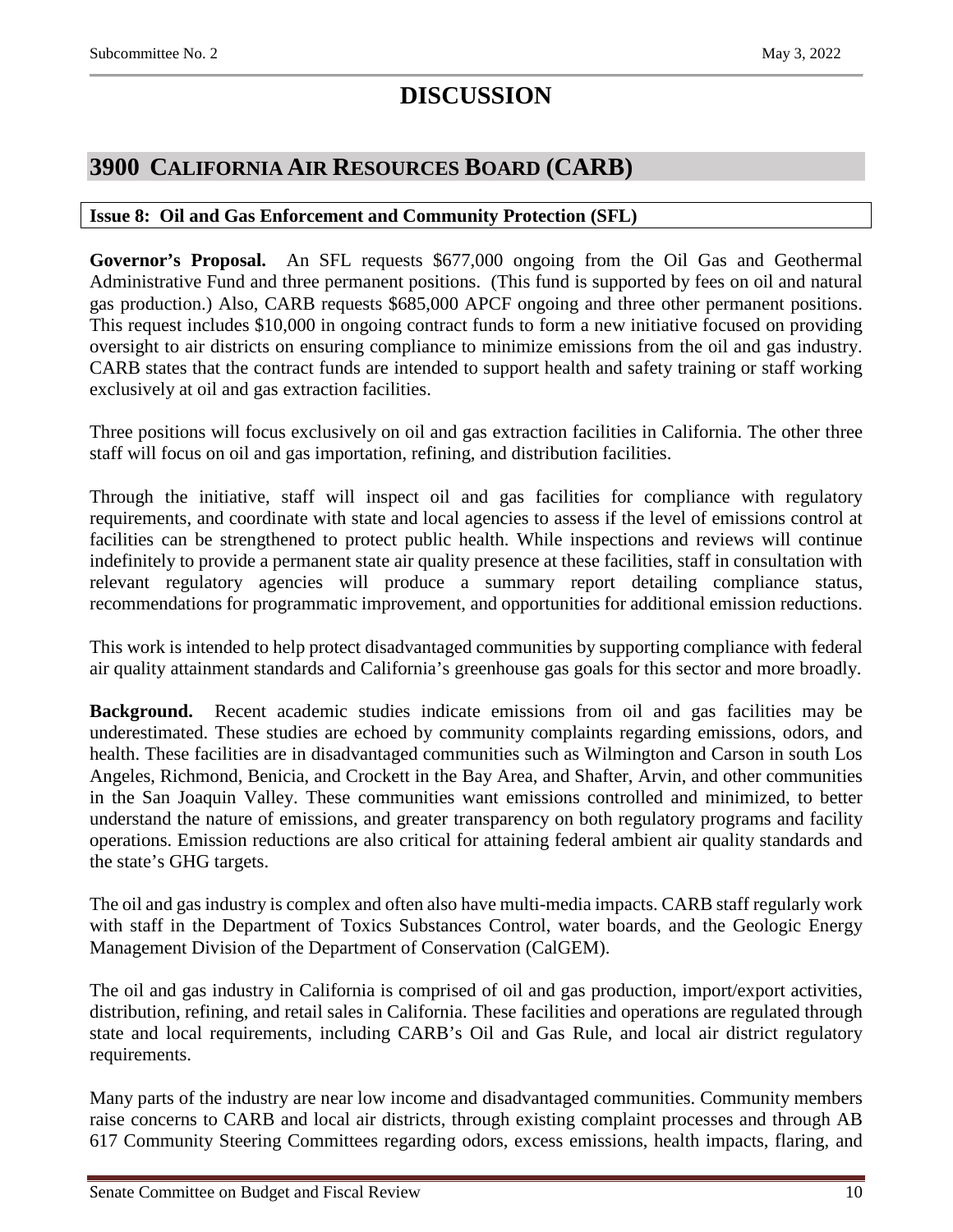other issues caused by these facilities.

As a stationary source, the primary responsibility for regulating oil and gas facilities is at the local level, through implementation of permitting and emission control programs defined by the Federal and California Clean Air Acts. CARB retains authority to review permitting and enforcement programs at these facilities to ensure they are reasonable and adequate to protect public health but, due to a lack of resources, CARB's reviews of such programs have been limited.

CARB contends that an initiative is needed at the state level to review and oversee air district inspections at these facilities to assess compliance with state and local requirements, respond to complaints, and to collaborate with other state and local agencies to ensure regulations are delivering on their purpose.

**LAO Comments.** *CARB Oil and Gas Enforcement and Community Protection.*CARB requests a total of \$1.4 million and six permanent positions to establish a new unit focused on oversight and enforcement related to oil and gas extraction facilities and refineries. In general, the LAO thinks ensuring CARB has adequate resources to monitor compliance with regulations intended to reduce greenhouse gases and air pollution, particularly in heavily polluted communities, has merit. However, this proposal raises some important questions for the Legislature to consider. For example, the LAO recommends the Legislature ask the Administration to report at budget hearings on the following issues:

- *Why Oil and Gas?* Why should the state focus its limited resources on monitoring oil and gas extraction facilities, rather than other sources of pollution? For example, in many heavilypolluted communities, mobile sources, such as diesel trucks and equipment, are the primary sources of air pollution. Why does the Administration focus on oil and gas facilities as such a high priority with this proposal?7
- *Why a New Program?* Why is an entirely new unit needed? CARB already has existing programs and staff resources dedicated to similar activities. For example, CARB staff are already implementing the "Study of Neighborhood Air near Petroleum Sources" to characterize air quality in communities near oil and gas facilities, the Criteria and Toxics Reporting Regulation, and other research efforts to better understand emissions from oil and gas facilities. The Legislature might want to ask CARB to explain why existing programs and resources are insufficient to meet its goals.
- *Why CARB?* If more resources are needed to provide oversight of oil and gas facilities and refineries, why is CARB the best entity to conduct these efforts? Generally, local air districts have the primary responsibility for regulating stationary sources of air pollution. Why are more resources needed at CARB, rather than local air districts?

## **Staff Recommendation. Hold open.**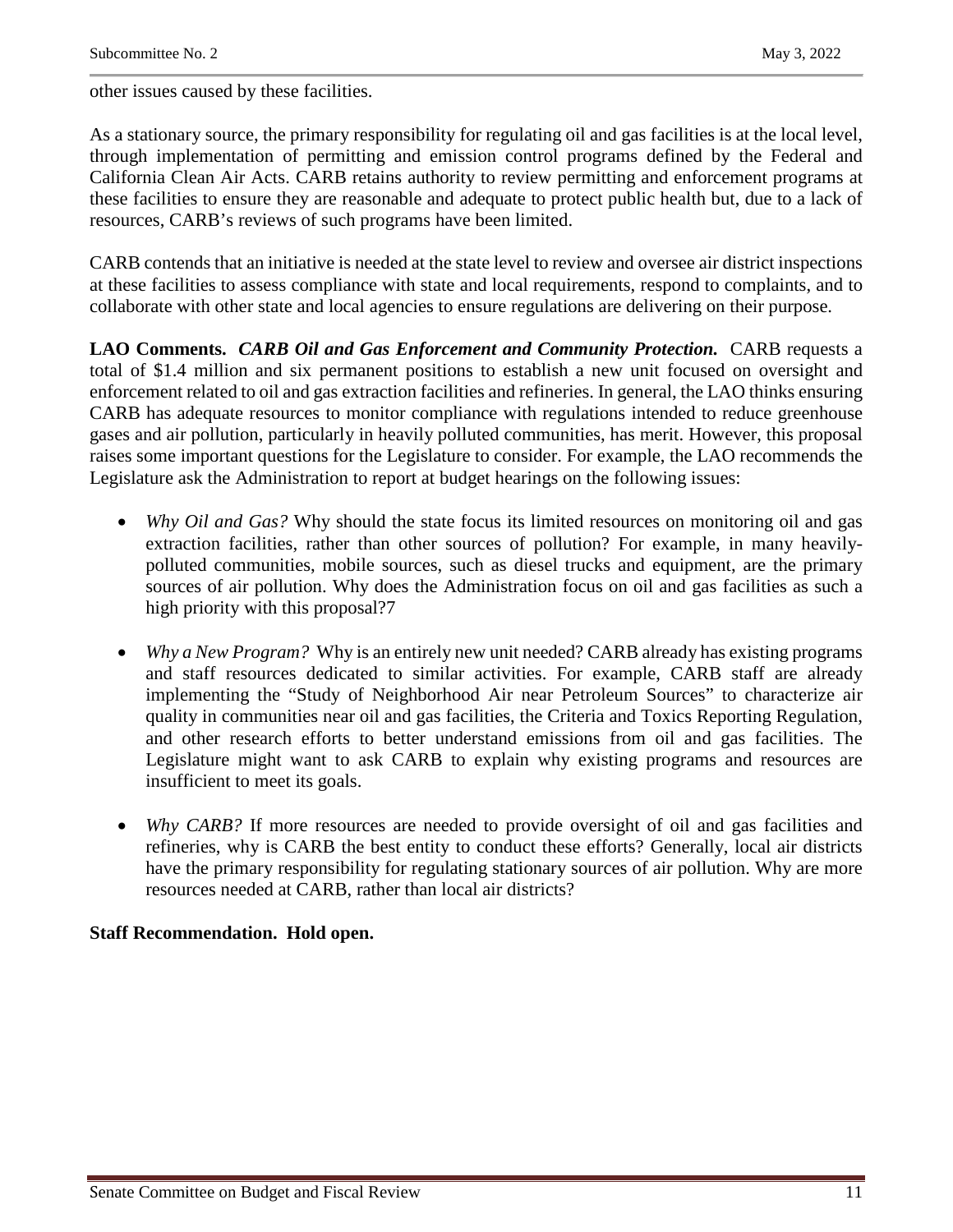# <span id="page-11-0"></span>**3970 DEPARTMENT OF RESOURCES RESOURCES AND RECOVERY (CALRECYCLE)**

## <span id="page-11-1"></span>**Issue 9: Beverage Container Recycling: Strengthening the Circular Economy with Consumer Recycling Credits and Market Incentives (SFL)**

**Governor's Proposal.** An SFL requests \$330 million in 2022-23 from the Beverage Container Recycling Fund (BCRF) to provide consumer recycling credits for returning beverage containers, provide funding for enhanced bale quality of Beverage Container Recycling Program (BCRP) material, provide market incentives for clean collection and the remanufacturing of material recycled through the BCRP, provide grants for innovative recycling mechanisms such as Automatic Recycling Machines (ARMs), and establish a mobile recycling program to serve rural areas in California. A breakdown of the \$330 million proposal is as follows:

|           | <b>Proposed Activity/Item</b>                                    | <b>Cost in 2022-23</b> |
|-----------|------------------------------------------------------------------|------------------------|
|           | • New Consumer Recycling Credit                                  | \$100 million          |
| $\bullet$ | Mobile Recycling                                                 | 70 million             |
|           | • High SchoolColleges On-Campus Redemption Program               | 50 million             |
| $\bullet$ | <b>ARMs</b> at Supermarkets                                      | 50 million             |
| $\bullet$ | Quality Incentive Payments for better sorting of plastic & glass | 50 million             |
| $\bullet$ | <b>Startup Costs and Incentives for Recycling Processors</b>     | 2 million              |
| $\bullet$ | Smartphone App and Fiscal Transparency Website                   | 1 million              |
| $\bullet$ | <b>Local Workforce Development Groups</b>                        | 5 million              |

This proposal also includes specified provisional language such as:

- Authorizes CalRecycle to adopt emergency regulations to implement this proposal and specifies that the emergency regulations shall not be repealed by the Office of Administrative Law and shall remain in effect until revised by CalRecycle.
- Exempts grants and contracts from contracting requirements pursuant to Public Contract Code, Division 2, Part 2, Chapter 2 (commencing with Section 10290); and authorizes CalRecycle to award those contracts on a noncompetitive bid basis.
- Authorizes CalRecycle to adopt guidelines and exempts them from the requirements of the Administrative Procedure Act.
- Allows for the encumbrance or expenditure of these funds to June 30, 2025, for support and local assistance.

The table below provides a brief description of the proposed program funding: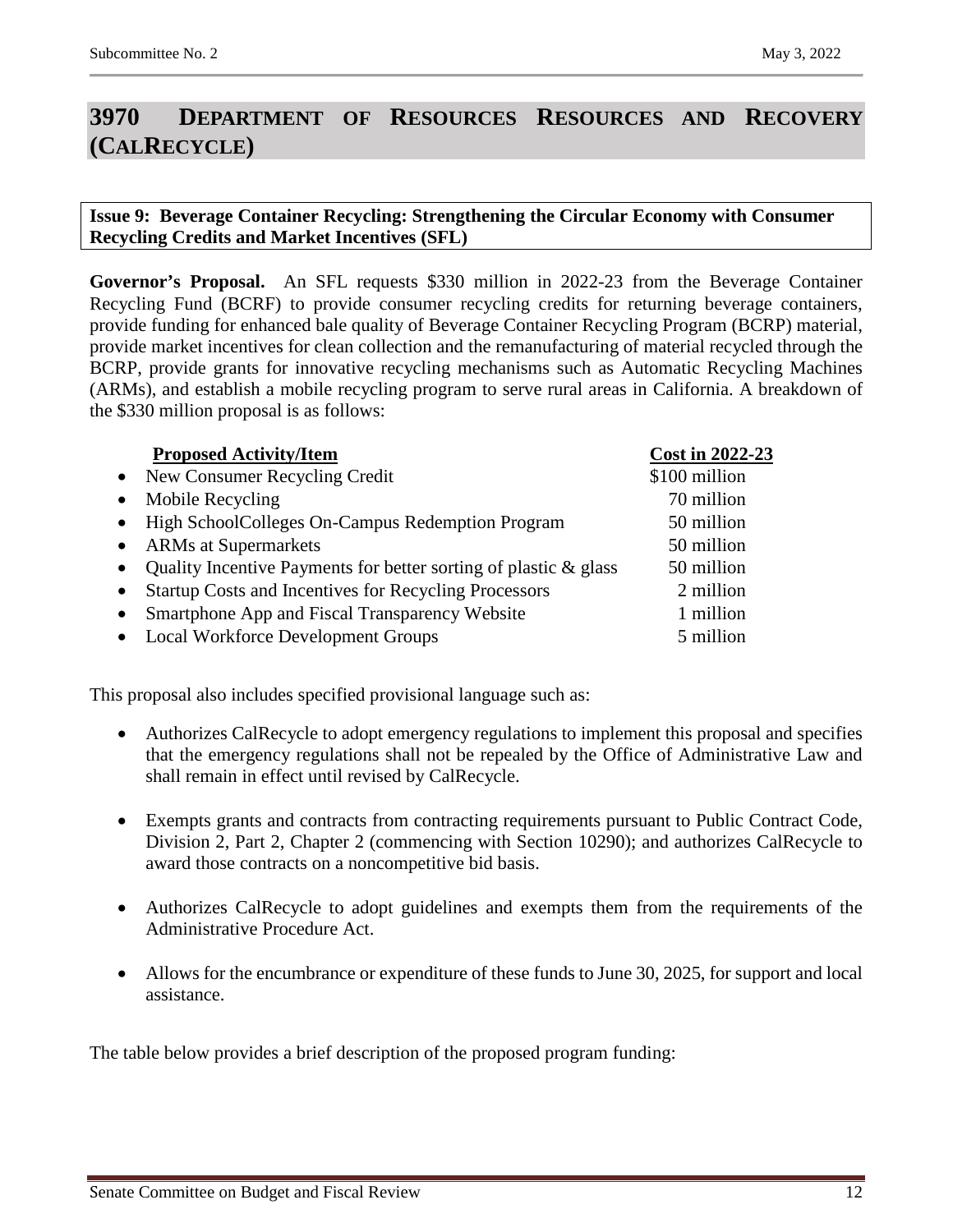### **Table 1: Proposed Program Funding**

| <b>Proposed Activity/Item</b>                                                           | FY 2022-23<br>Cost |
|-----------------------------------------------------------------------------------------|--------------------|
| In addition to the existing California Refund Value (CRV), this proposal will provide a | \$100,000,000      |
| new Consumer Recycling Credit on a limited-term basis (between approximately 4          |                    |
| -8 weeks), equal to the amount of CRV (5 or 10 cents), for beverage containers          |                    |
| returned to recycling centers to further incentivize consumers to return beverage       |                    |
| containers purchased during the pandemic.                                               |                    |
| Establishes mobile recycling programs to serve rural and unserved areas in              | \$70,000,000       |
| California.                                                                             |                    |
| Provides funding for high schools or colleges to establish on-campus redemption         | \$50,000,000       |
| programs, including using ARMs. This dollar amount may cover the costs of               |                    |
| approximately 1,000 machines.                                                           |                    |
| Provides funding authority for supermarkets subject to Public Resources Code            | \$50,000,000       |
| section 14571.6 that have submitted an affidavit for takeback containers on-site to     |                    |
| receive grant funds to support their use of ARMs in the redemption of CRV               |                    |
| containers for consumers. This dollar amount may cover the costs of approximately       |                    |
| 1,000 machines.                                                                         |                    |
| Increases funding and expands opportunities for inclusion with the current QIP for      | \$50,000,000       |
| plastics and glass from its current level and adds \$50 million. (Glass is currently at |                    |
| \$10 million and Plastic at \$10 million set to expire June 2022)                       |                    |
| Provides funding authority to incentivize the establishment of recycling infrastructure | \$2,000,000        |
| by providing up to \$2 million in startup loans for processors that locate in regions   |                    |
| without a certified processor in a 50-mile radius. These loans would be forgiven if the |                    |
| processor remains operational for at least 3 years and maintains a history of           |                    |
| operational compliance.                                                                 |                    |
| Provides funding authority to incentivize the establishment of redemption               | \$2,000,000        |
| opportunities by providing up to \$2 million in startup loans for                       |                    |
| redemption opportunities that locate in regions without a certified recycling center    |                    |
| or approved pilot project in a 10-mile radius. These loans would be forgiven if         |                    |
| the redemption opportunity remains operational for at least 3 years and maintains a     |                    |
| history of operational compliance.                                                      |                    |
| Increased technology including: Consumer Computer/SmartPhone App                        | \$1,000,000        |
| Development and Maintenance, and a Fiscal Transparency Website.                         |                    |
| CalRecycle will contract with local workforce development groups located in or          | \$5,000,000        |
| near a county to provide additional assistance from the workforce development           |                    |
| group. The goal would be to help with activities that sustain the community's           |                    |
| redemption needs, including monitoring the ARMs and pickup when full, servicing         |                    |
| the ARMs, separate small bag drop service, etc. Workforce development groups            |                    |
| would be operated by government entities, local education agencies, non-profits,        |                    |
| university sponsored groups, and community colleges. Groups could include, but          |                    |
| not be limited to Corps, programs helping developmental disabilities, parole, and       |                    |
| probation programs.                                                                     |                    |
| Total                                                                                   | \$330,000,000      |

*Source: Department of Finance*

This BCP does not provide any further details about the proposed activities/items than what is listed in the chart above.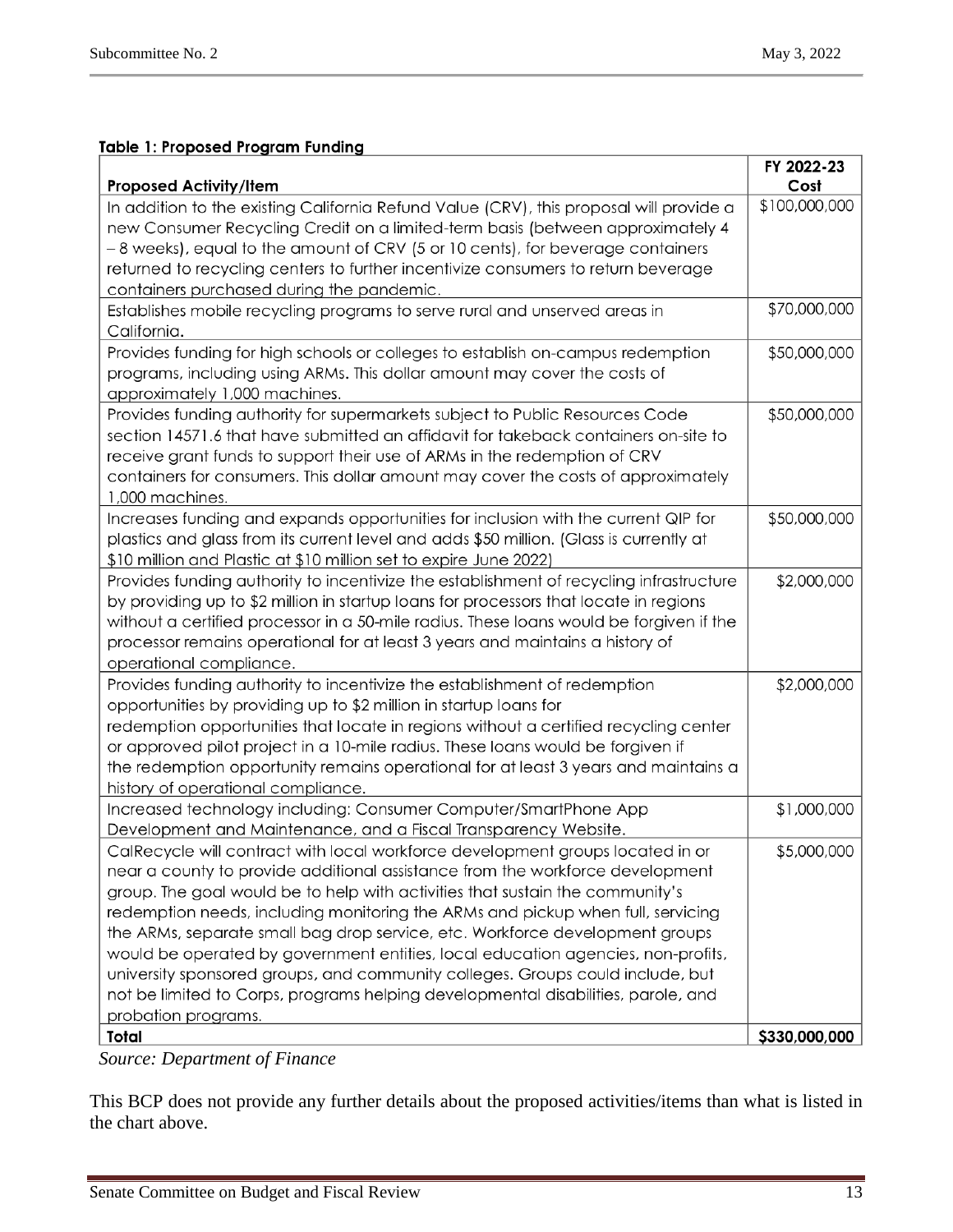**Background.** *Beverage Container Recycling Program (BCRP).* Established in 1986, the purpose of BCRP, commonly referred to as Bottle Bill, is to be a self-funded program that encourages consumers to recycle beverage containers, reduce litter, and achieve a recycling rate of 80 percent for eligible containers. According to LAO, the BCRP promotes beverage container recycling and reduced litter by using the California Refund Value (CRV) deposit and return system.

- Consumers pay the CRV 5 cents or 10 cents per container when purchasing beverages in containers subject to the program. The CRV deposit is returned to consumers when they redeem the empty beverage container at a certified recycling center.
- State law requires CalRecycle to designate "convenience zones" located within a half-mile radius from most supermarkets. Each convenience zone must be serviced by at least one certified recycling center in order to provide consumers convenient opportunities to redeem beverage containers near places where beverages are purchased.
- If there is no recycle center within the convenience zone, it is considered unserved. Beverage dealers in unserved zones must either redeem containers in-store or pay a daily \$100 fee.

**Challenges Facing BCRP.** Over the years, various concerns about the program have been raised such as susceptibility of structural deficit, the effectiveness of some supplemental programs supported by BCRP, fraud, and whether some offsets support the goals of the program.

For example, the number of recycling centers has reduced dramatically. In August 2019, rePlanet closed all 284 of its recycling centers in California. Before its closure, rePlanet was the largest recycling network in the state. Following the closures, rePlanet stated, "With the continued reduction in State fees, the depressed pricing of recycled aluminum and PET plastic, and the rise in operating costs resulting from minimum wage increases and required health and workers compensation insurance, the Company has concluded that operation of these recycling centers is no longer sustainable." In total, over 1,000 recycling centers have closed since 2013. According to CalRecycle, as of February 2021, there were 1,224 recycling centers in the state. Some counties, such as Humboldt, Trinity, Sierra, and Alpine, have no recycling centers. 42 percent (over 1,600) of statewide convenience zones were unserved.

Several factors contributed to the closures of these recyclers. Commodity prices have dropped significantly, causing low scrap value for recycled materials. In 2011, PET plastic scrap prices were at a peak of \$500/ton and have steadily declined. By November 2020, the price dropped to \$101/ton.

Additionally, the methods to determine processing payments do not accurately reflect the cost of recycling or provide a reasonable financial return. Processing payments also lag behind the steady between a container's scrap values. Processing payments are intended to cover the difference between a container's scrap value and the cost of recycling it (including a reasonable rate of return). The calculation to determine the "cost of recycling" does not consider things like transportation costs, putting rural recyclers at a significant disadvantage. Large recyclers that process high numbers of containers generally have lower costs, on average, than smaller centers. Current statute requires CalRecycle to use the average cost of all recycling centers, which results in some centers receiving higher payments than are necessary, while other centers do not receive enough support to remain in business.

The Bottle Bill includes a back-up to convenience zone recycling centers; it requires dealers to either take back containers in-store, or pay a fee of \$100 per day in lieu of providing take-back. This provision was intended to ensure that consumers would continue to be able to redeem their beverage containers in zones unserved by a recycling center. In spite of this requirement, CalRecycle's enforcement was lax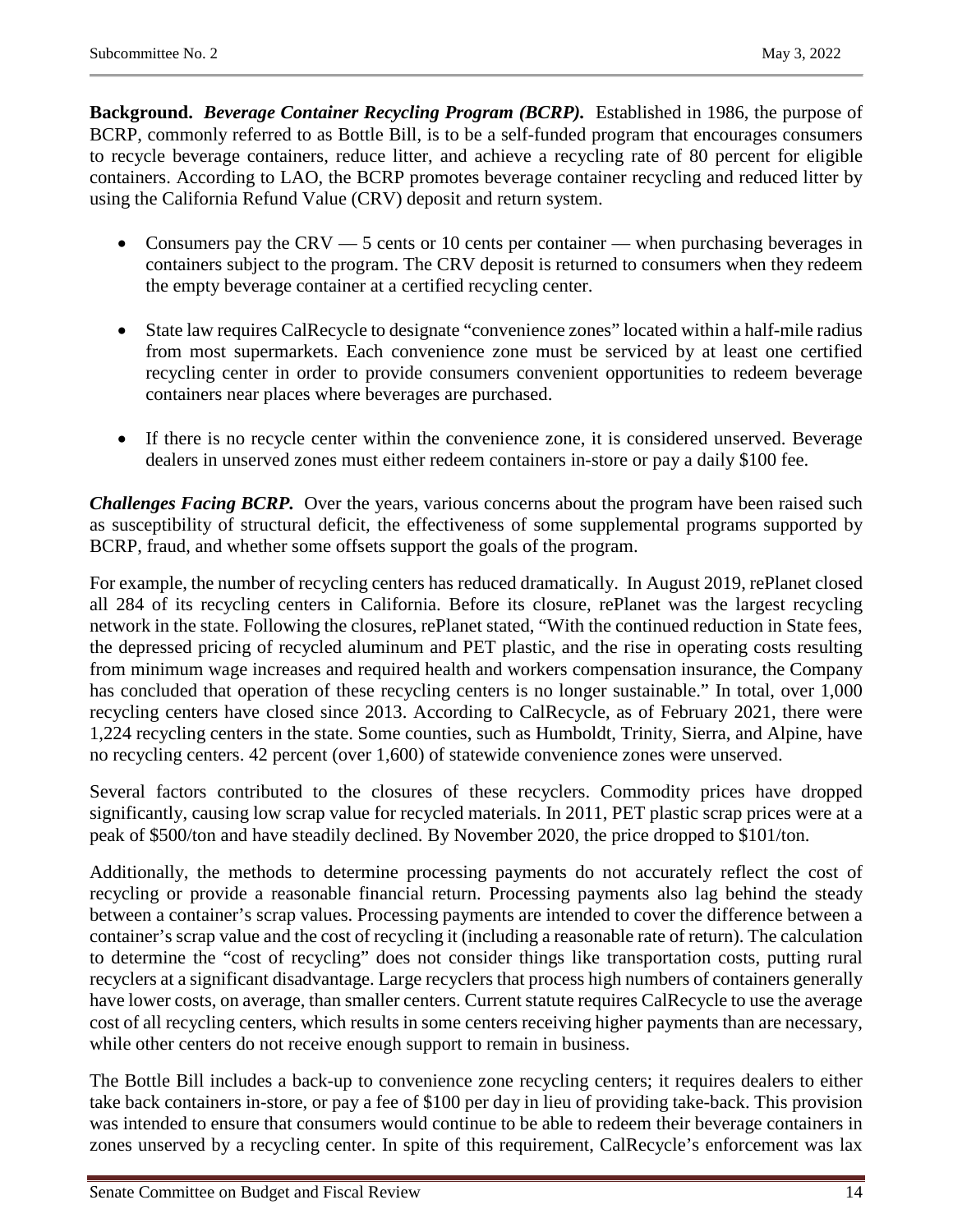and very few stores complied with this requirement for decades. Over the last few years, CalRecycle has stepped up efforts to enforce this requirement, and more stores have come into compliance. For example, in 2019, CalRecycle issued a \$3.6 million fine against CVS Health Corporation for failing to meet its obligation to redeem beverage containers. While more stores are now in compliance, the vast majority opt to pay the in lieu fee rather than take back containers, which leaves consumers without convenient redemption opportunities.

*Containers Sold, Containers Recycled.* According to CalRecycle, Californians recycled 18.5 billion bottles and cans from July 2020 through June 2021, an increase of roughly 800 million containers from the previous fiscal year, (approximately 68 percent recycling rate). However, sales grew even more during that same time.

Below is a figure showing the increase in beverage containers sold in the state annually since fiscal year 2000-01.



## **Beverage Containers Sold by Fiscal Year**

CalRecycle states that during the pandemic, the BCRP has seen an unexpected surplus of revenue. As shown above, beverage sales increased to historic levels in 2020 and 2021.

On the other hand, CalRecycle states that returns decreased in 2020 as stay at home and social distancing orders were in effect. The department notes that while returns have increased in 2021, they have not increased at the same rate as sales.

*Source: CalRecycle*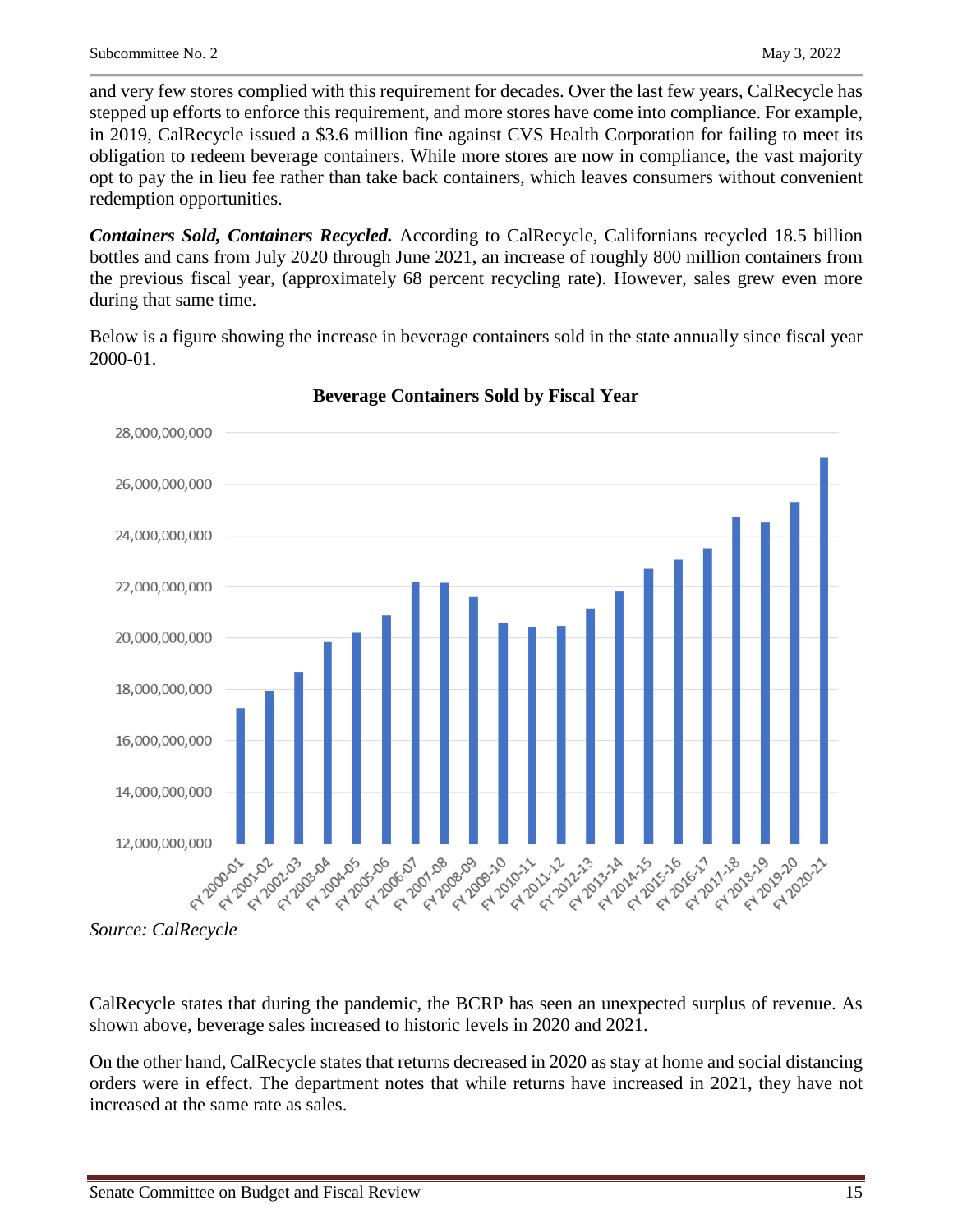*BCRF Surplus and Reporting.* The BCRF has a significant fund balance of \$635 million in the current fiscal year, as noted in the Fund Condition Statement that was provided in this Budget Change Proposal, below:

| California Beverage Container Recycling Fund, BCRF (0133) |    |                 |    |                 |    |                 |  |  |
|-----------------------------------------------------------|----|-----------------|----|-----------------|----|-----------------|--|--|
|                                                           |    | FY 2020-21      |    | FY 2021-22      |    | FY 2022-23      |  |  |
| <b>Beginning Balance</b>                                  | \$ | 274,320,000     | \$ | 529,228,000     | \$ | 635,482,000     |  |  |
| Prior Year Adjustment                                     |    | 124,831,000     |    |                 |    |                 |  |  |
| <b>Adjusted Beginning Balance</b>                         |    | 399,151,000     |    | 529,228,000     |    | 635,482,000     |  |  |
| Beverage Container Redemption Fees*                       |    | 1,491,585,000   |    | 1,513,090,000   |    | 1,520,496,000   |  |  |
| Income from Surplus Money Investments                     |    | 1,650,000       |    | 3,869,000       |    | 3,869,000       |  |  |
| Escheat of Unclaimed Checks & Warrants                    |    | 227,000         |    | 32,000          |    | 32,000          |  |  |
| Miscellaneous Revenue                                     |    | 13,199,000      |    | 3,229,000       |    | 3,229,000       |  |  |
| Settlements/Judgements                                    |    | 331,000         |    | 82,000          |    | 82,000          |  |  |
| <b>Penalty Assessment</b>                                 |    | 185,000         |    | 61,000          |    | 61,000          |  |  |
| <b>Total Revenues</b>                                     |    | 1,507,177,000   |    | 1,520,363,000   |    | 1,527,769,000   |  |  |
| Transfer to Glass Processing Fee Account*                 |    | (57,908,000)    |    | (62, 931, 000)  |    | (62, 306, 000)  |  |  |
| Transfer to PET Processing Fee Account*                   |    | (72, 721, 000)  |    | (61, 797, 000)  |    | (44,528,000)    |  |  |
| <b>Total Transfers</b>                                    |    | (130, 629, 000) |    | (124, 728, 000) |    | (106, 834, 000) |  |  |
| <b>Total Resources</b>                                    |    | 1,775,699,000   |    | 1,924,863,000   |    | 2,056,417,000   |  |  |
| <b>State Operations</b>                                   |    | 49,197,000      |    | 59,367,000      |    | 59,367,000      |  |  |
| Handling Fees*                                            |    | 47,755,000      |    | 49,179,000      |    | 49,227,000      |  |  |
| CRV Out*                                                  |    | 1,091,381,000   |    | 1,097,740,000   |    | 1,098,998,000   |  |  |
| Curbside Supplemental                                     |    | 15,000,000      |    | 15,000,000      |    | 15,000,000      |  |  |
| Plastic Mkt Development                                   |    | 10,000,000      |    | 10,000,000      |    |                 |  |  |
| <b>Local Conservation Corps</b>                           |    | 9,343,000       |    | 10,000,000      |    | 10,000,000      |  |  |
| Payments to Cities and Counties                           |    | 9,137,000       |    | 10,500,000      |    | 10,500,000      |  |  |
| Grants - other                                            |    | 1,321,000       |    | 1,500,000       |    | 1,500,000       |  |  |
| <b>Public Education</b>                                   |    | 4,627,000       |    | 5,000,000       |    | 2,500,000       |  |  |
| Quality Incentive Payment                                 |    | 7,312,000       |    | 10,000,000      |    | 10,000,000      |  |  |
| <b>Pilot Project Grants</b>                               |    |                 |    | 10,000,000      |    |                 |  |  |
| Circular Economy Package                                  |    |                 |    | 10,000,000      |    |                 |  |  |
| <b>SFL: Recycling Credits and Market Incentives</b>       |    |                 |    |                 |    | 330,000,000     |  |  |
| Local Assistance                                          |    | 1,195,876,000   |    | 1,228,919,000   |    | 1,527,725,000   |  |  |
| Pro Rata                                                  |    | 303,000         |    |                 |    |                 |  |  |
| Supplemental Pension Payments                             |    | 1,095,000       |    | 1,095,000       |    | 1,095,000       |  |  |
| <b>Total Expenditures</b>                                 |    | 1,246,471,000   |    | 1,289,381,000   |    | 1,588,187,000   |  |  |
| <b>Fund Balance</b>                                       | \$ | 529,228,000     | \$ | 635,482,000     | \$ | 468,230,000     |  |  |

#### *Source: CalRecycle*

The *San Francisco Chronicle* article, "California bottle deposit program sitting on at least \$100 million more than it told lawmakers," (Dustin Gardiner, January 30, 2022), called attention to CalRecycle's reporting discrepancies of the BCRF reserve, stating:

"The program is now sitting on a surplus of more than \$529 million, money that comes from the nickel and dime deposits consumers pay every time they buy a can of soda or bottle of beer in the state.

CalRecycle, the state department that runs the deposit program, said the amount of the surplus jumped because of an accounting backlog that delayed actual totals during the pandemic. But some recycling advocates say the department has in the past downplayed the scope of its flush coffers to distract from its plummeting bottle recycling rate…

…[T]he size of its reported balance has fluctuated widely: About a year ago, the department projected it would begin the current year, which started on July 1, with a \$369 million surplus.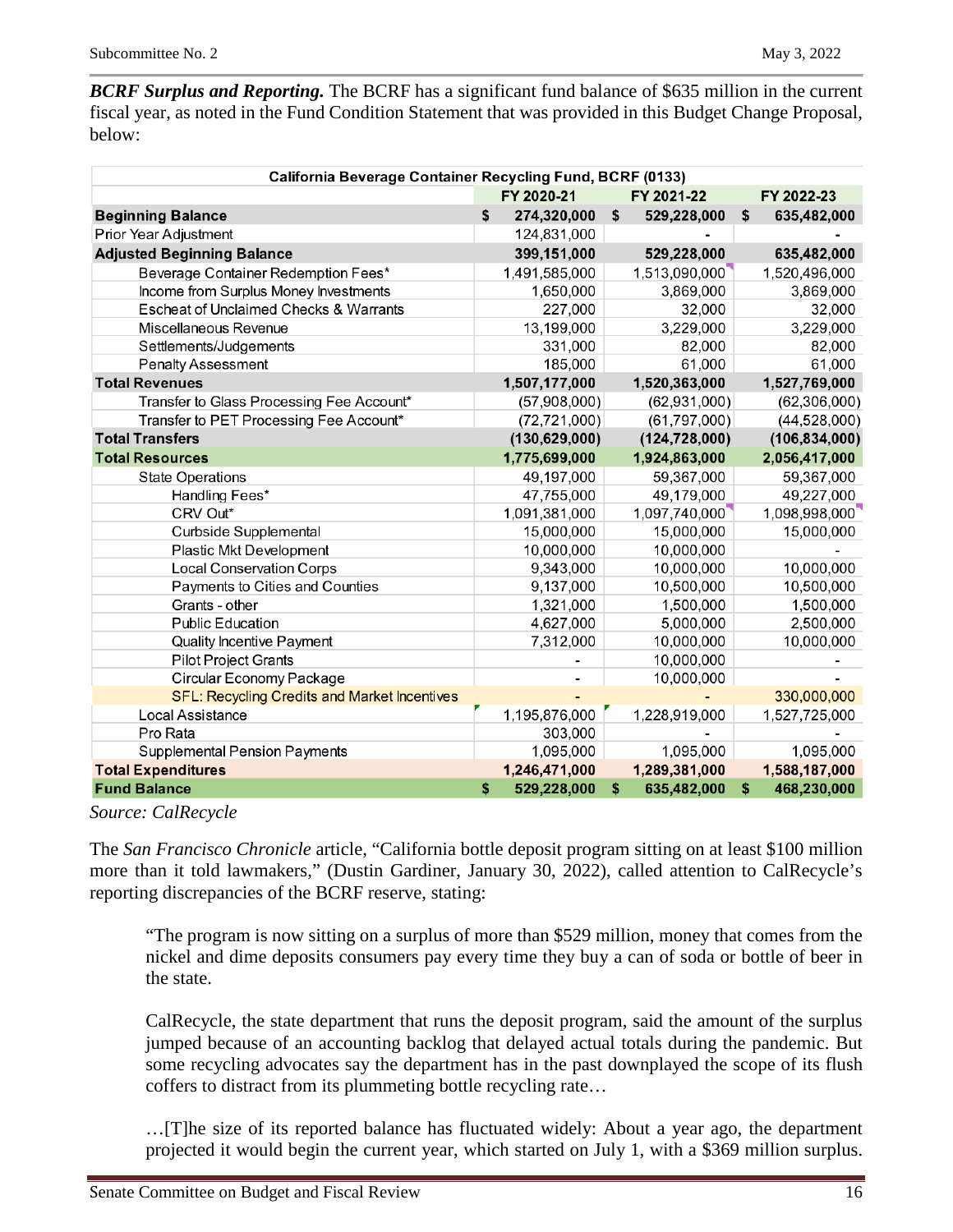Then, CalRecycle estimated the surplus was about \$428 million in a report to the Legislature last fall. CalRecycle later filed a memo with the state Department of Finance stating the surplus was actually over \$529 million.

CalRecycle Director Rachel Machi Wagoner, who took the department's helm in December 2020, said the jump was in part the result of a 'massive hiccup' that occurred when its accounting staff was suddenly forced to work remotely during the pandemic. Several employees quit around the same time, she said, and the department got far behind in tracking the money coming into its account…

…Two other factors also caused the surplus to grow faster during the pandemic: Beverage sales skyrocketed as people spent more time at home. Meanwhile, more recycling centers continued to close…

Machi Wagoner said it's also not unusual for the program's surplus to fluctuate by large amounts because the department can't predict exactly how many containers will be returned. She said, however, that the department doesn't plan to go back and revise any of the prior estimates because the fund balance it reported in the governor's proposed budget released this month is correct.

But some recycling advocates say they are troubled by the situation. They contend CalRecycle has a long history of providing low estimates about its surplus to legislatures. Susan Collins, president of the Container Recycling Institute advocacy group, said she's baffled that CalRecycle won't go back and fix its flawed projections…It's ridiculous that people in government can't just manage this the way it's supposed to be managed and produce an accurate and timely report…We can't improve the recycling program when there's misinformation.'…

…Machi Wagoner said CalRecycle has traditionally been conservative with its estimates because if it runs out of money in the fund, it would be forced to cut the subsidies it pays to help recycling centers cover their costs.

But she acknowledged that the program has more money than it needs to cover its operations cash that could be used to try to improve recycling rates."

At the time of the article, which was published in January of this year, the BCRF reserve was reported at \$529 million. The Fund Condition Statement above, which was included in the Budget Change Proposal in April, states the 2021-22 reserve at \$635 million in the current fiscal year.

*Limitations of the Bottle Bill Program.* According to a 2017 CalRecycle publication, BCRP is limited in its abilities to adapt to changes in consumer products and behavior, developments in recycling systems, and fluctuations in the global commodities market. These limitations have created challenges and missed opportunities to maximize the benefits of recycling beverage containers, especially climate change benefits. To that end, CalRecycle proposed a policy framework five years ago outlining key components of reform and based on the following principles:

• *Improving Recycling and Remanufacturing.* According to CalRecycle, the program has been successful in its initial goal of reducing litter by providing recycling collection opportunities for consumers. However, collection does not ensure that a product is recycled into a new commodity. Future investments should be dedicated to creating clean, recyclable streams of material to facilitate recycling and manufacturing. To facilitate recycling and manufacturing, CalRecyle will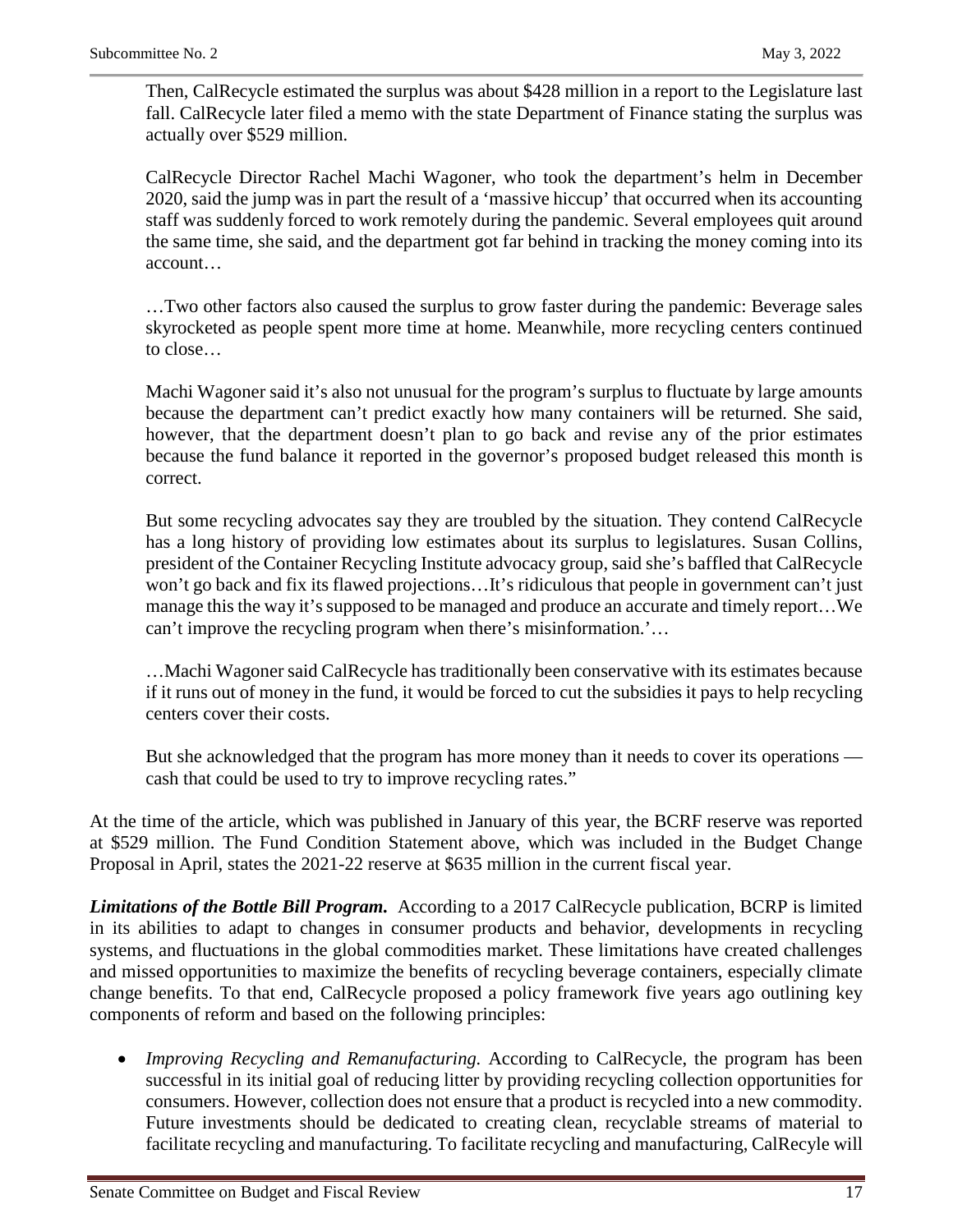focus on reform efforts on maintaining redemption opportunities for consumers and increasing the stream of clean recyclable materials.

- *Sharing Responsibility.* According to CalRecycle, historically, the consumer has shouldered most of the financial burden to sustain the program. Program responsibilities and financing should be rebalanced among all program participants. Under the current program, consumers pay \$0.05 to \$0.10 on each beverage container purchased, and in order to get their money back, consumers must travel to a recycling center to return the container. In contract, beverage manufacturers pay \$0.00024 for each polyethylene terephthalate (PET) container they sell in the state.
- *Enhancing Adaptability and Sustainability.* According to CalRecycle, increases in the recycling rate have resulted in a structural deficit in BCRF. In addition, the program does not respond quickly to fluctuations in the global commodities market. The program must be both nimble and fiscally sustainable to advance the state's economic and environmental goals. The program needs to become more fiscally stable and include a mechanism preventing structural deficits.

The Legislature, Administration, and stakeholders have attempted to collaborate on Bottle Bill reforms to align with the state's climate change goals and the state's 75 percent solid waste reduction, recycling, and composting goal, as well as creating long-term fiscal sustainability. However, legislative policy and budget proposals intended to accomplish these goals through substantial program reforms have been unsuccessful.

*Recent Legislation Authorized Pilot Programs to Test Different Redemption Options***.** SB 458 (Wiener), Chapter 648, Statutes of 2017, authorized CalRecycle to develop a Beverage Container Recycle Pilot Program, which allowed up to five pilot projects to provide new approaches to providing convenient beverage container redemption options in areas that lack recycling opportunities. Subsequently, AB 54 (Ting), Chapter 793, Statutes of 2019, allowed for greater flexibility for where pilot projects could operate — specifically allowing pilots to operate outside of convenience zones and extended the sunset date from January 1, 2022 to July 1, 2022. The Legislature also appropriated \$5 million on a one-time basis from BCRF to support the pilots.

The 2020 Budget Act appropriated \$126,000 BCRF in 2020-21 and \$124,000 annually for two years to develop, implement, and provide oversight of the pilot project grant program.

The 2021 Budget Act appropriated \$10 million BCRF to provide grants for the Beverage Container Recycling Pilot Project Program. The budget included trailer bill language to extend the sunset date for the recycling pilot program from January 1, 2023 to January 1, 2027. This trailer bill language also increased the number of pilot projects from five to ten and the maximum number of operating years from three to five.

The 2021 Budget Act also included one position and appropriates \$129,000 BCRF in 2021-22, an additional five positions and \$805,000 BCRF in 2023-24, and an additional three positions and \$1.2 million BCRF in 2024-25 and ongoing, for a contracted biennial study. The funds will be used to implement AB 793 (Ting), Chapter 115, Statutes of 2020, which requires beverage manufacturers to include a minimum amount of postconsumer recycled plastic in all plastic beverage containers subject to the California Refund Value (CRV).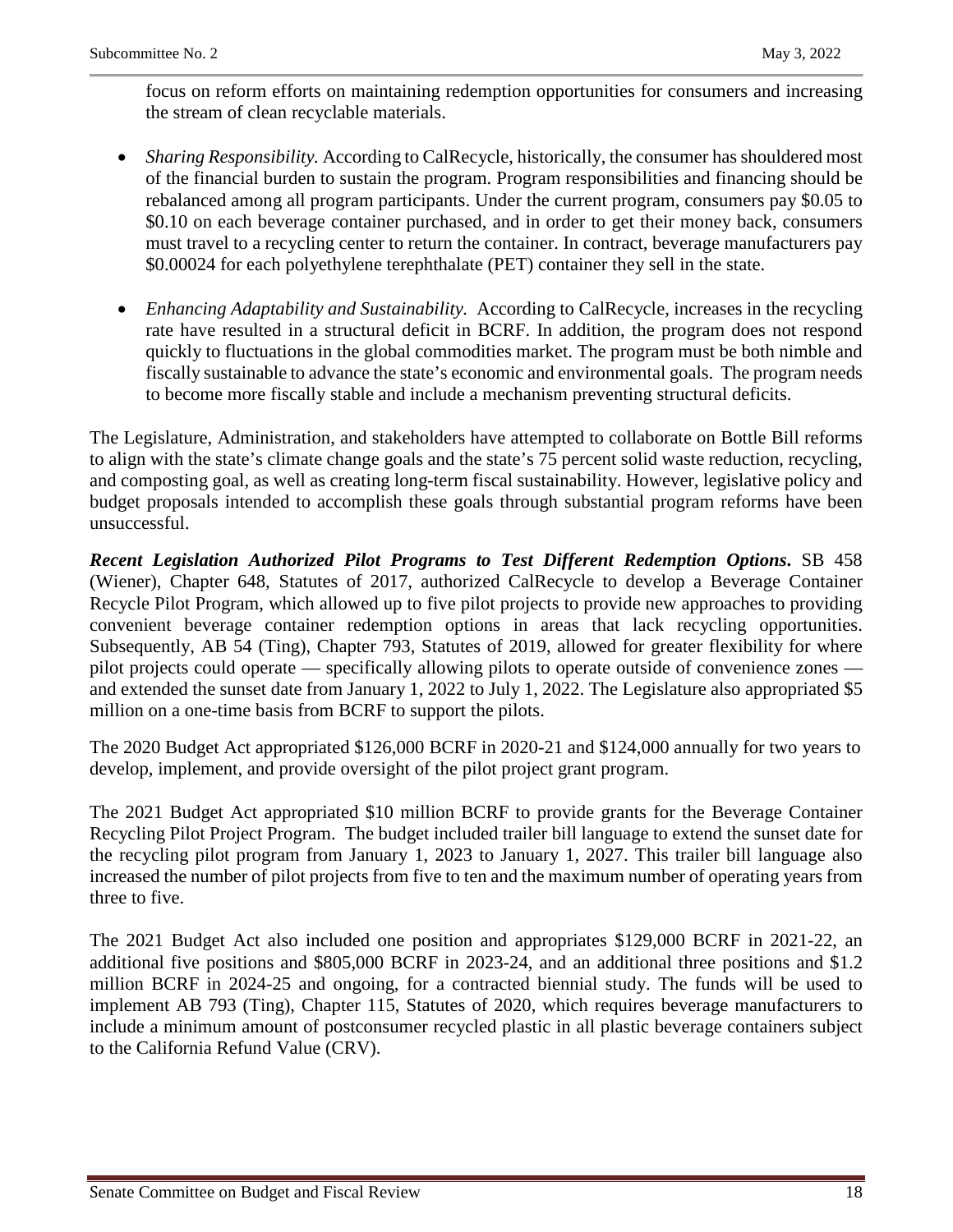**LAO Comments.** *Beverage Container Recycling Program.* CalRecycle requests \$330 million onetime BCRF for various activities intended to increase beverage container recycling rates and access, including both new activities and expansions of existing activities. In our view, given recent declines in recycling rates and the substantial BCRF fund balance, providing one-time funding to improve program outcomes could have merit. However, the Governor's specific package of proposals currently lacks key details and raises important policy questions for the Legislature to consider. Based on the LAO's initial review of the proposals, some of the key questions the Legislature might want to consider and ask the Administration in budget hearings include:

- *Does the proposal address a well-identified problem?* The Legislature will want to ensure any proposed spending addresses a well-identified problem. For example, many of the proposals seek to increase opportunities for consumers to redeem containers, including Automatic Recycling Machines and establishing mobile recycling programs. These proposals aim to address a wellestablished problem, as a large number of recycling centers have closed over the last several years. However, in other cases, the administration has not clearly identified the challenge it is trying to target and/or explained how the proposed spending would address the issue. For example, the administration proposes to allocate \$100 million to a temporary Consumer Recycling Credit, which would double the existing California Refund Value (CRV) for several weeks. According to CalRecycle, this proposal is intended to encourage consumers to return beverage containers purchased, but not returned, during the pandemic. First, it is not clear that consumers are currently storing a substantial number of beverage containers that were purchased during the pandemic. It is possible that, instead, those unrecycled beverage containers are somewhere else (such as in a landfill). Second, even if consumers are storing an abnormally large number of containers, it is unclear how a temporary increase in the CRV would encourage consumers to redeem beverage containers that would not otherwise be redeemed. Presumably, many consumers storing beverage containers are likely doing so with the intent to redeem them in the future. If so, a temporary increase in the CRV could simply shift the date these containers are redeemed, but have very little impact on the overall number of containers that are eventually recycled.
- *How effective is the proposal at addressing the problem?* So far, the Administration has provided limited information about the degree to which each proposal would achieve key recycling goals, such as increasing recycling rates and/or expanding access to recycling opportunities in underserved areas. The Legislature might want to direct the administration to report at budget hearings on the degree to which each program is expected to help achieve these goals and what evidence it can provide to substantiate those anticipated outcomes.
- *How have results from pilots informed this proposal?* CalRecycle and local governments are currently implementing five pilot projects aimed at exploring alternative redemption options, such bag drop sites, at-home pick up, and mobile recycling trucks. After receiving an additional \$10 million BCRF in the 2021-22 budget, CalRecycle plans to initiate another five pilot projects in the coming months. To our knowledge, the administration has not conducted a preliminary evaluation of the existing pilot projects. The Legislature might want to direct the administration to report the progress of the pilot programs, including preliminary outcomes, key lessons learned, and how these pilots have informed the development of this spring proposal. If results from the pilots are not yet available, the Legislature could consider delaying at least some of the funding until it has more information about which pilots were most effective.
- *Does the proposal have ongoing benefits?* The Legislature might want consider ways to target funding to activities that are likely to improve ongoing recycling rates and access, rather than